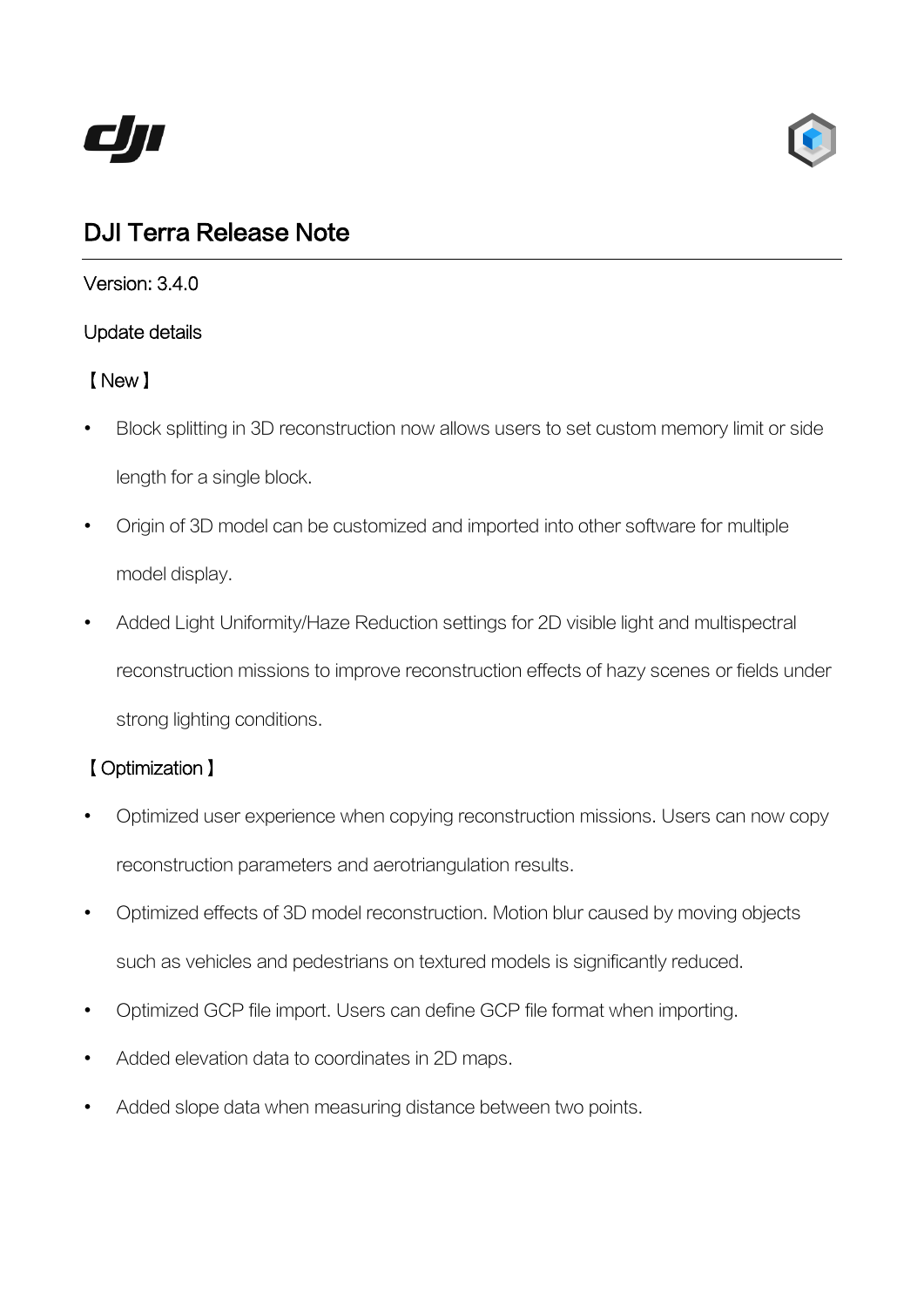- The output coordinate system of LiDAR point cloud processing now defaults to UTM system. UTM system is a projection-based coordinate system, in which projection zone is determined based on location of base station center point.
- Refined structures and names of OSGB, OBJ, and PLY files so that they can be processed in a wider range of backend software, such as modelling software.
- View of 3D model displayed in Region of Interest (ROI) changed from perspective projection to orthogonal projection, also known as parallel projection.
- Computers with NVIDIA Ampere architecture-based GPUs (RTX30 series) can now be used for 2D visible light reconstruction (for field and fruit tree scenes) and 2D multispectral reconstruction missions.
- Introduced a retry mechanism in 3D model block reconstruction. If reconstruction of a single block fails, the system will perform repetitive tasks twice. If operation still fails after repeating twice, it will be skipped. The mechanism improves the success rate of reconstruction.

## 【Fixes】

- Fixed issue where aerotriangulation of data collected from indoor close-range objects in circling scenes cannot be performed.
- Fixed issue where reconstruction using close-range photogrammetry fails due to insufficient memory allocation for split block.
- Fixed issue of abnormal output results of 2D reconstruction with map grid under some known coordinate systems.
- Fixed issue where tiles of 2D reconstruction are incorrectly displayed.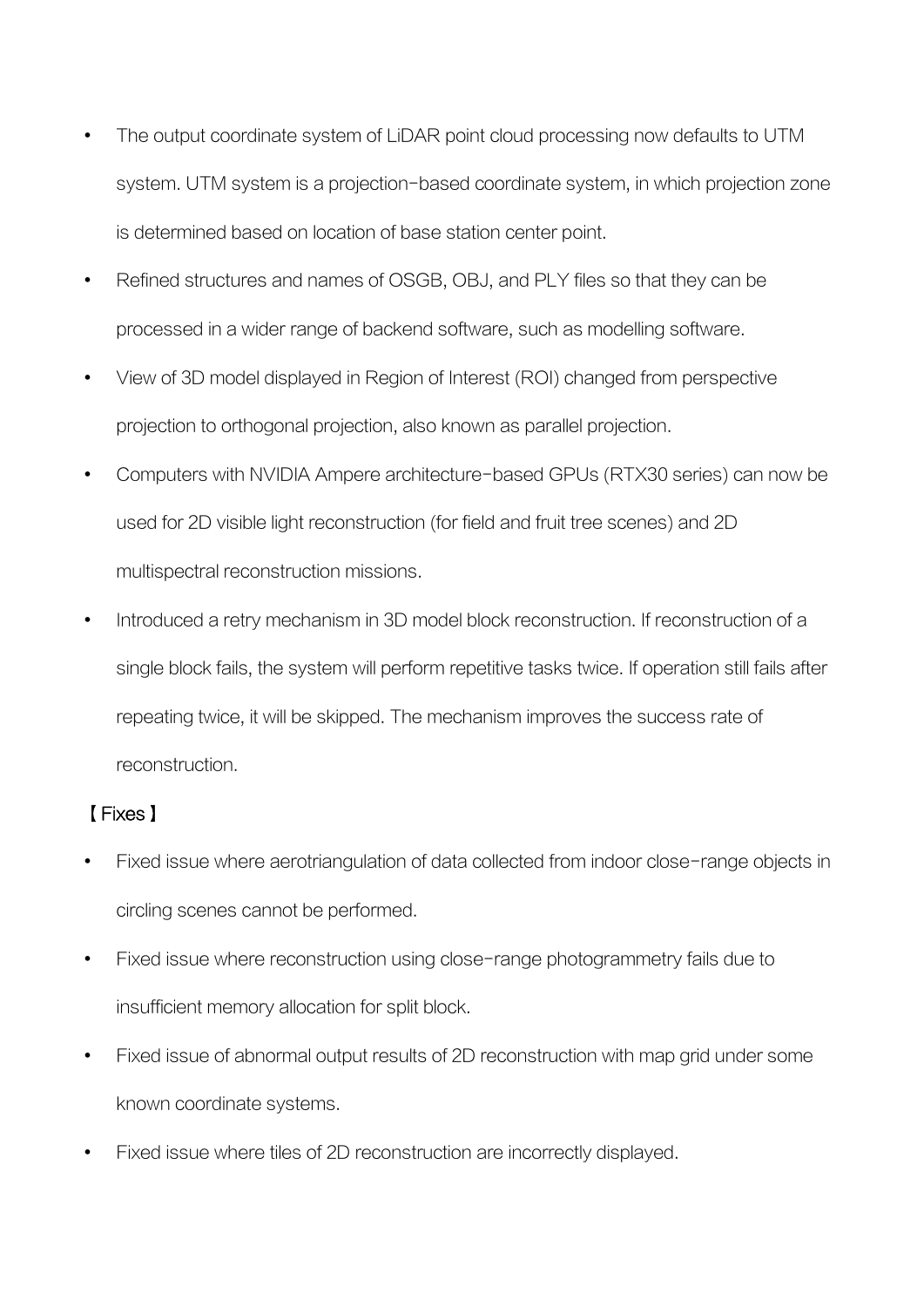- Corrected inaccurate value of control point RMSE (root mean square error) in quality report.
- Fixed issue where photos cannot be imported occasionally.
- Fixed issue where color bands representing multispectral indices are incorrectly displayed.

### 【Note】

- V3.4.0 involves the reconstruction algorithm upgrade, which requires upgrading the driver version of the NVIDIA graphics card of the computer device to 452.39 and above. Please upgrade in time to ensure the normal use of the reconstruction function. For details, please refer to [NVIDIA Graphics Card Driver Upgrade Guide.](https://terra-1-g.djicdn.com/851d20f7b9f64838a34cd02351370894/DJI%20Terra/%E5%85%B6%E4%BB%96%E6%96%87%E6%A1%A3/%E4%BA%A7%E5%93%81%E7%9B%B8%E5%85%B3/NVIDIA%20GPU%20driver%20upgrade%20guide.pdf)
- After updating firmware, users are unable to continue modeling or change reconstruction file format for missions from v3.1.4 and earlier versions.
	- $\triangleright$  After updating firmware, users must restart modeling to continue an incomplete reconstruction mission from v3.1.4 or earlier version.
	- $\triangleright$  After changing file format, users must restart modeling to continue a completed reconstruction mission from v3.1.4 or earlier version.
- Users are unable to view reconstruction output produced in v3.3.0 if the firmware is reverted back to v3.1.4 or earlier versions.
- After renaming the mission in v3.3.0, users are unable to view reconstruction output in v3.1.4 or earlier versions.
- Zenmuse L1 calibration function is required with Zenmuse L1 with firmware version higher than v02.04.01.08 (excluding v02.04.01.08).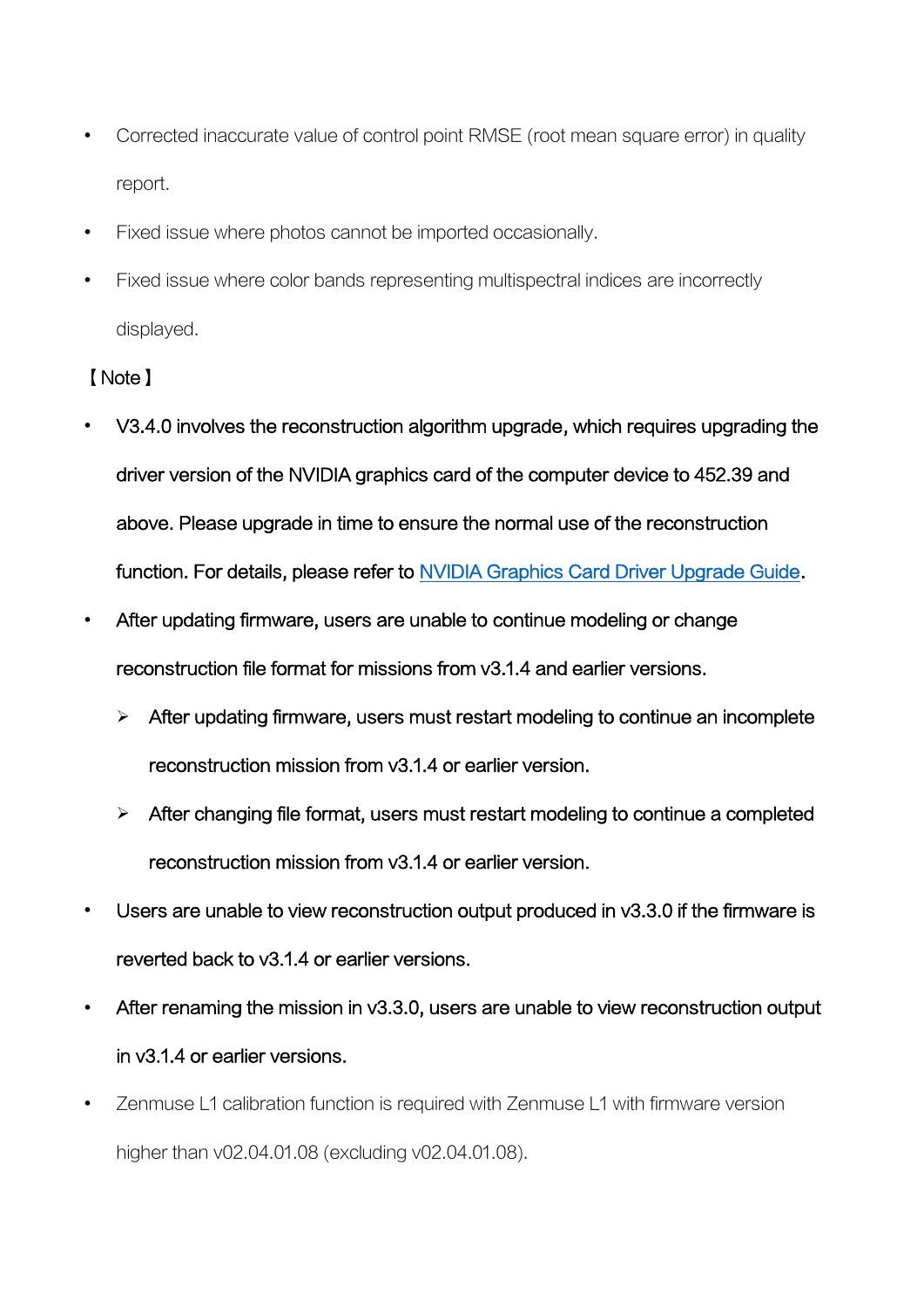- Agras T10 or T30 users should use Agras drones with up-to-date firmware version to access Agricultural Applications.
- Agras T16 or T20 users should use Agras drones with specified firmware version to access Agricultural Applications (Please contact DJI Support for the firmware).
- DJI Terra Permanent License update and maintenance fees: Users can update DJI Terra to any version released within the first year of use free of charge, starting from when license is activated. From the second year onward, users must pay for version updates annually.
- The Detailed Inspection function is now compatible with DJI Pilot V1.9.0R or later versions.

## 【Supported Aircrafts - Route Planning】

- Phantom 4
- Phantom 4 Pro
- Phantom 4 Pro V2.0
- Phantom  $4$  Pro  $+$  V2.0
- Phantom 4 Advanced
- Phantom 4 RTK (MONITOR RC)
- Phantom 4 RTK (NO-MONITOR RC) (Only supports importing Detailed Inspection planning route)
- Matrice 300 RTK + H20 Series payloads (Only supports importing Detailed Inspection planning route)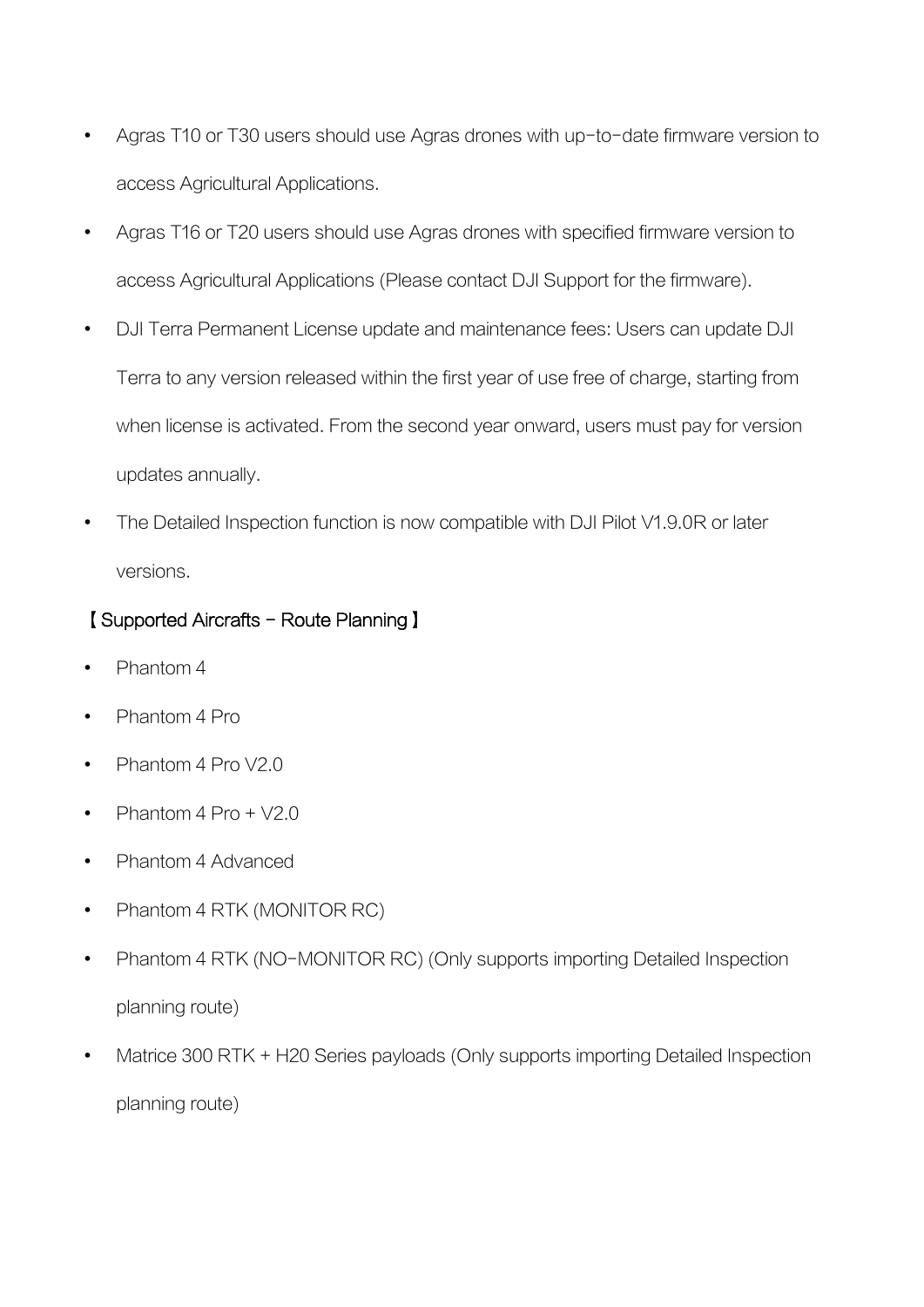Mavic 2 Enterprise Advanced (Only supports importing Detailed Inspection planning route)

#### Release Date: 2022- 04- 28

#### Version: 3.3.4

#### Update details

### 【Fixes】

- Fixes issue where users with online licenses cannot use premium functions offline within first two days after restarting DJI Terra.
- Fixes issue where outputs are layered after enabling Optimize Point Cloud Accuracy when processing LiDAR data collected from multiple flights.
- Fixes issue where DJI GSR or DJI Pilot cannot properly display downsampled DSM files generated by 2D urban reconstruction.
- Fixes issue where language of quality report always defaults to English after setting language option for DJI Terra when installing for the first time.
- Fixes issue where operation stutters when modifying results of identified objects in Agricultural Application.
- Fixes issue where drawings are incorrectly displayed when modifying results of identified objects in Agricultural Application.

## 【Note】

 After updating firmware, users are unable to continue modeling or change reconstruction file format for missions from v3.1.4 and earlier versions.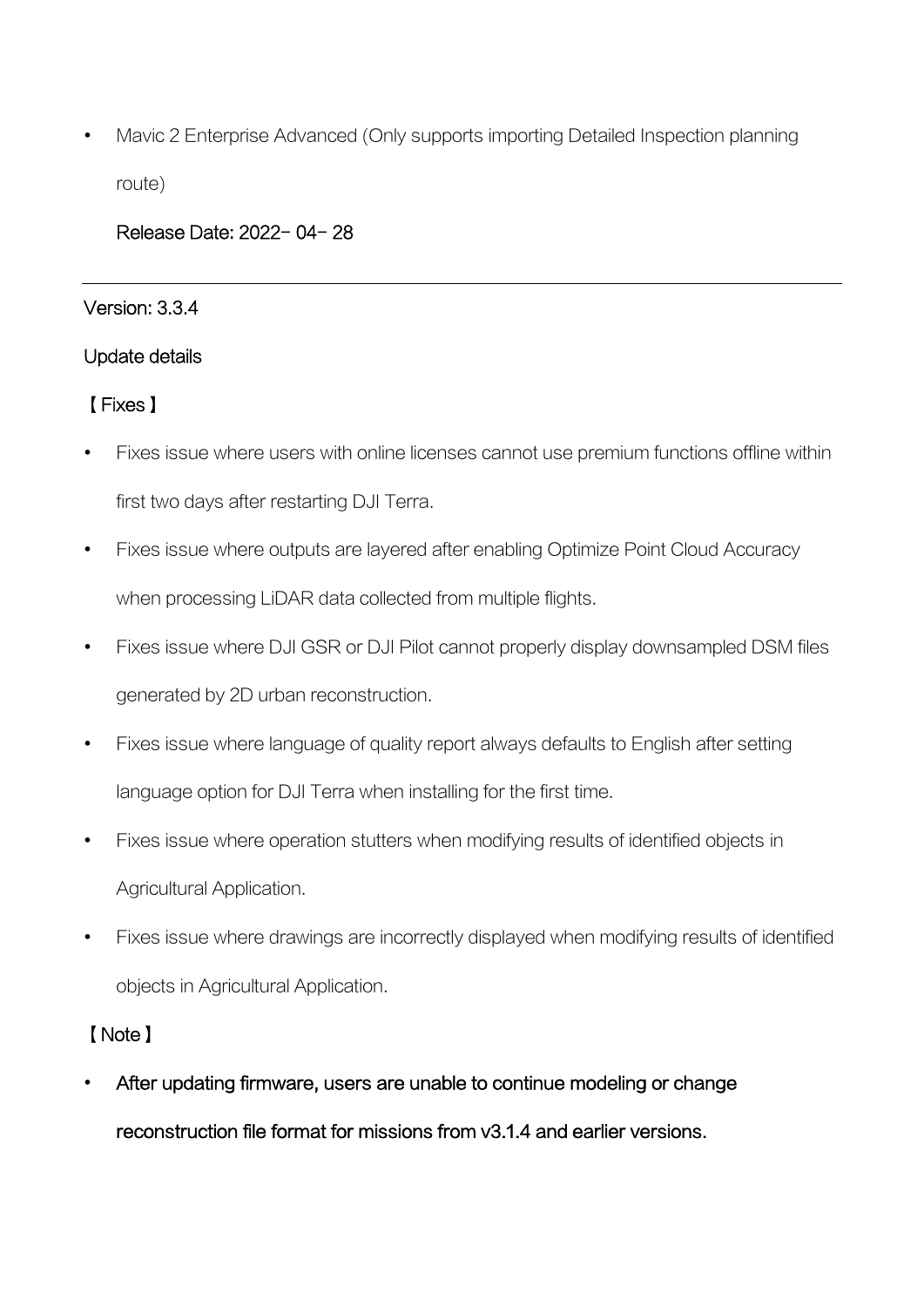- $\triangleright$  After updating firmware, users must restart modeling to continue an incomplete reconstruction mission from v3.1.4 or earlier version.
- $\triangleright$  After changing file format, users must restart modeling to continue a completed reconstruction mission from v3.1.4 or earlier version.
- Users are unable to view reconstruction output produced in v3.3.0 if the firmware is reverted back to v3.1.4 or earlier versions.
- After renaming the mission in v3.3.0, users are unable to view reconstruction output in v3.1.4 or earlier versions.
- Zenmuse L1 calibration function is required with Zenmuse L1 with firmware version higher than v02.04.01.08 (excluding v02.04.01.08).
- Agras T10 or T30 users should use Agras drones with up-to-date firmware version to access Agricultural Applications.
- Agras T16 or T20 users should use Agras drones with specified firmware version to access Agricultural Applications (Please contact DJI Support for the firmware).
- DJI Terra Permanent License update and maintenance fees: Users can update DJI Terra to any version released within the first year of use free of charge, starting from when license is activated. From the second year onward, users must pay for version updates annually.
- The Detailed Inspection function is now compatible with DJI Pilot V1.9.0R or later versions.

## 【Supported Aircrafts - Route Planning】

Phantom 4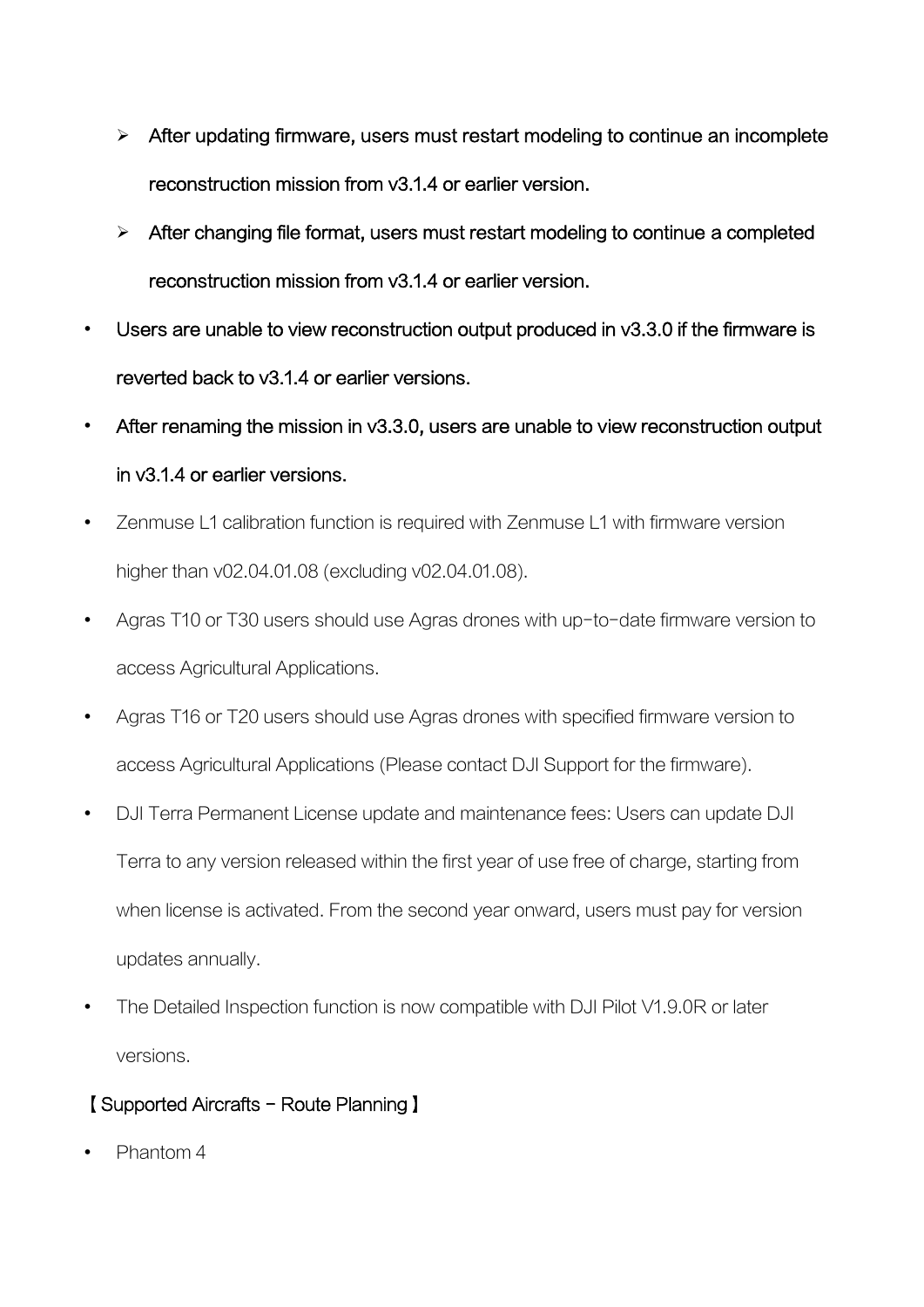- Phantom 4 Pro
- Phantom 4 Pro V2.0
- Phantom 4 Pro + V2.0
- Phantom 4 Advanced
- Phantom 4 RTK (MONITOR RC)
- Phantom 4 RTK (NO-MONITOR RC) (Only supports importing Detailed Inspection planning route)
- Matrice 300 RTK + H20 Series payloads (Only supports importing Detailed Inspection planning route)
- Mavic 2 Enterprise Advanced (Only supports importing Detailed Inspection planning route)

Release Date: 2022- 03- 14

#### Version: 3.3.0

#### Update details

#### 【New】

- Adds support for 2D reconstruction with Map Grid, which sets grid length and divides digital orthophoto maps (DOM) and digital surface models (DSM) into grids.
- Adds support for detailed inspection mission with flight route waypoint check to ensure flight safety.
- Adds support for modifying base station coordinates when processing point cloud data collected by Zenmuse L1.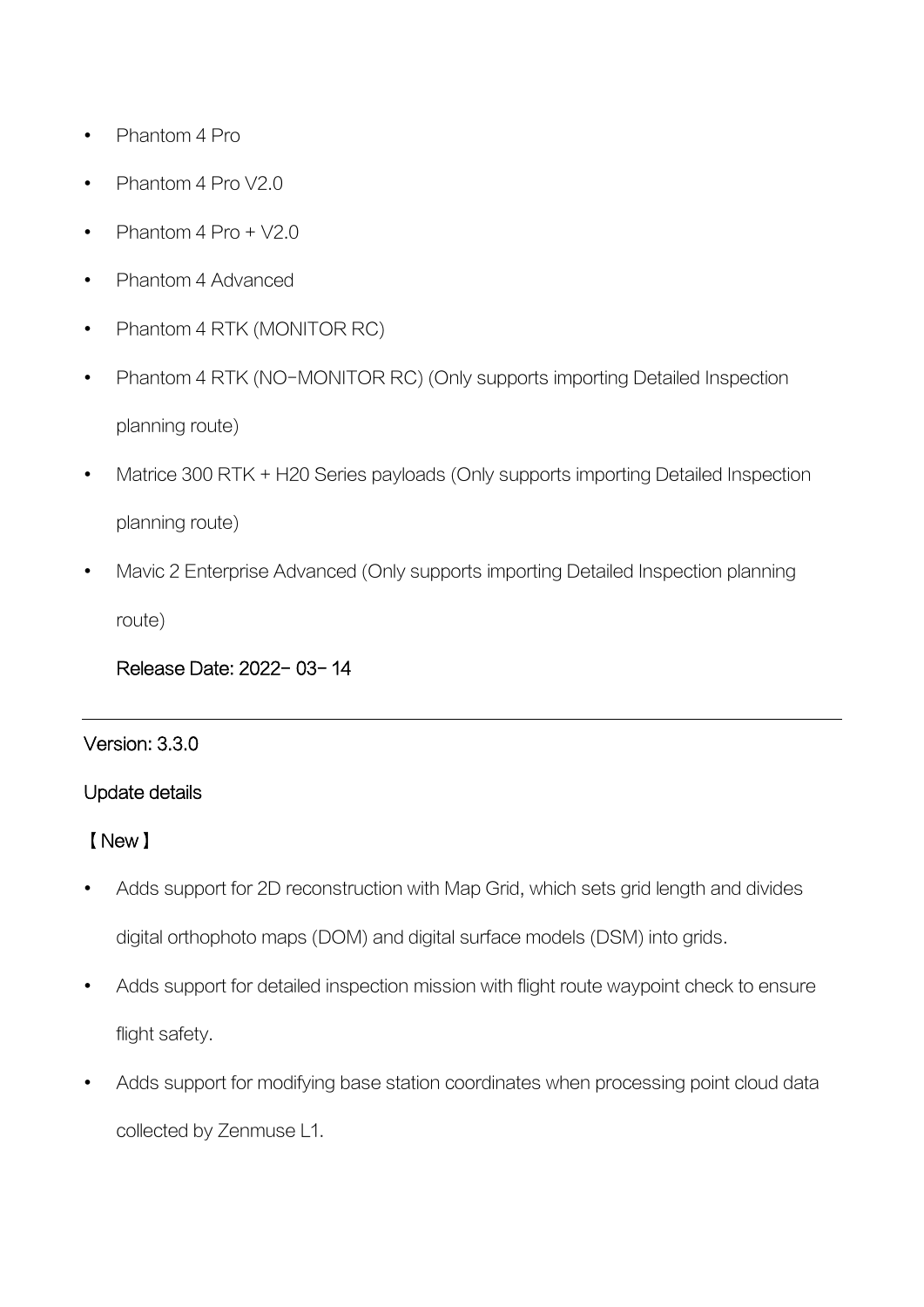- Adds support for generating downsampled DSM in 2D reconstruction for urban scenes, which can be used in terrain follow flight mission.
- Adds support for sorting and filtering in Mission Library.
- Adds support for modifying feature point density.
- Adds support for setting aerotriangulation coordinate system in XML file.
- Adds support for Auto Rotate.

# 【Optimization】

- Increases 3D reconstruction speed by 25%.
- Fixes issue where cluster reconstruction fails due to local network instability and improves algorithm reliability.
- Reduces model (.b3dm、.osgb、.s3mb) volume by 30% to improve user experience.
- Updates Mission Library and Reconstruction pages to improve user experience.
- Adds support for using mission name as folder name to view reconstruction output easily.
- Adds Japanese, Korean, German, Spanish, French, and Russian language options for Quality Report.
- Adds support for simultaneous 2D and 3D reconstruction in a single mission. Make sure camera tilt angle of at least 3 images should be less than or equivalent to 35° for 2D reconstruction.
- Adds Reconstruction Parameter Checklist to ensure accuracy before reconstruction.
- Adds support for importing mark files after marking points in multiple devices.
- Adds support for adjusting height offset of point cloud data collected by Zenmuse L1.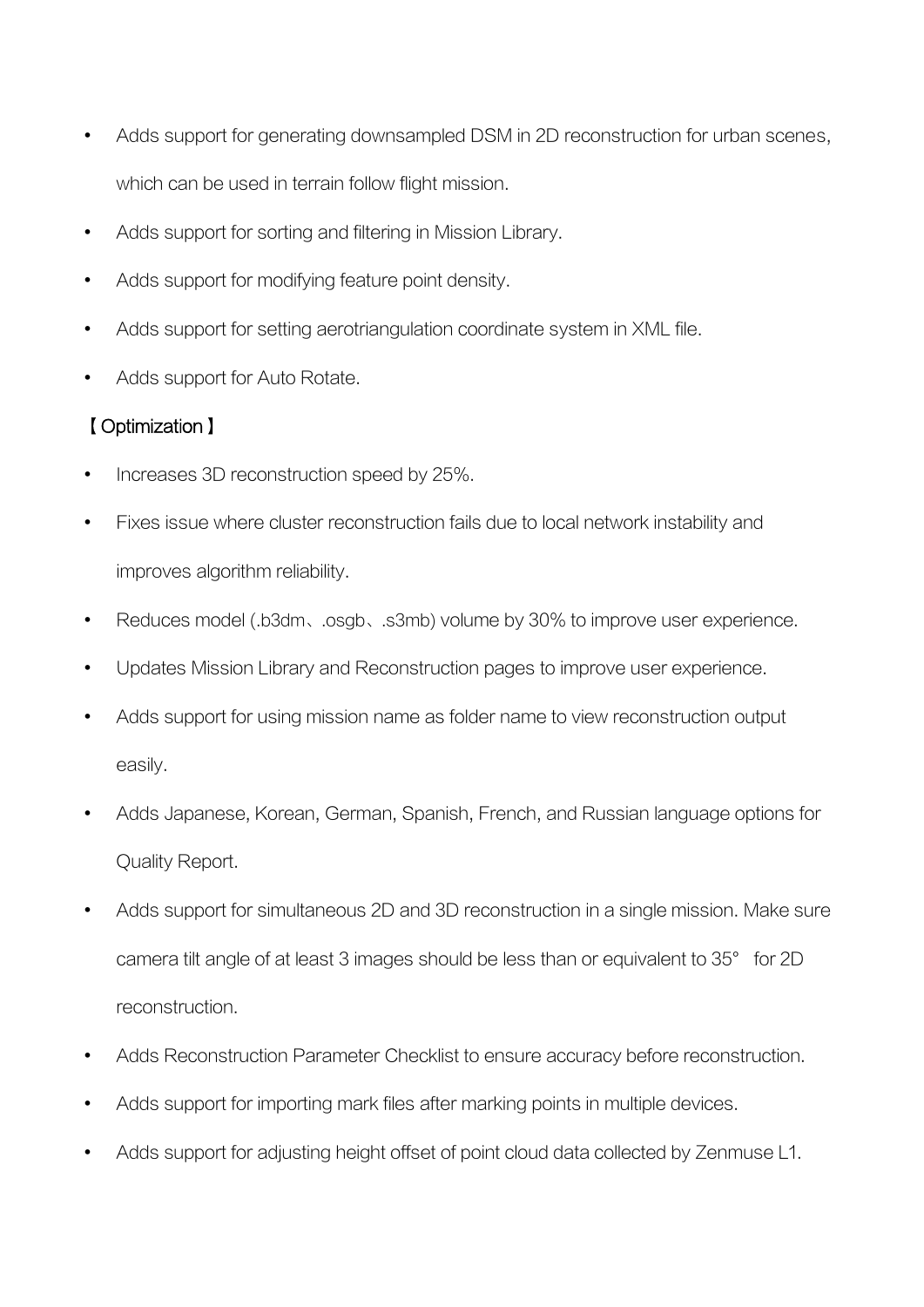- Updates 3D model background to black.
- Adds support for detailed inspection mission with point cloud files displayed by height, returns, or reflectivity.
- Adds quick measurement for Map.
- Adds support for defining ROI for 2D and 3D reconstruction separately.
- Adds support for copying ROI from 2D to 3D and vice versa.
- Adds support for viewing camera POS in Reconstruction.

## 【Fixes】

- Fixes occasional issue where there is low reconstruction efficiency when using highperformance computer.
- Fixes issue where worker device cannot be searched or applied when they are many worker devices in cluster reconstruction.
- Fixes issue where noise is produced when selecting 3D reconstruction circling scenario.
- Fixes issue where reconstruction fails after modifying parameters of previous aerotriangulation result.
- Fixes issue where altitude of DSM is incorrect when altitude of projected coordinate system is in imperial units.
- Fixes issue where size of 2D reconstruction file increases when projected coordinate system is in imperial units.
- Fixes occasional issue where there is no response during 2D reconstruction.
- Fixes issue where power lines are layered after enabling Optimize Point Cloud Accuracy in Zenmuse L1.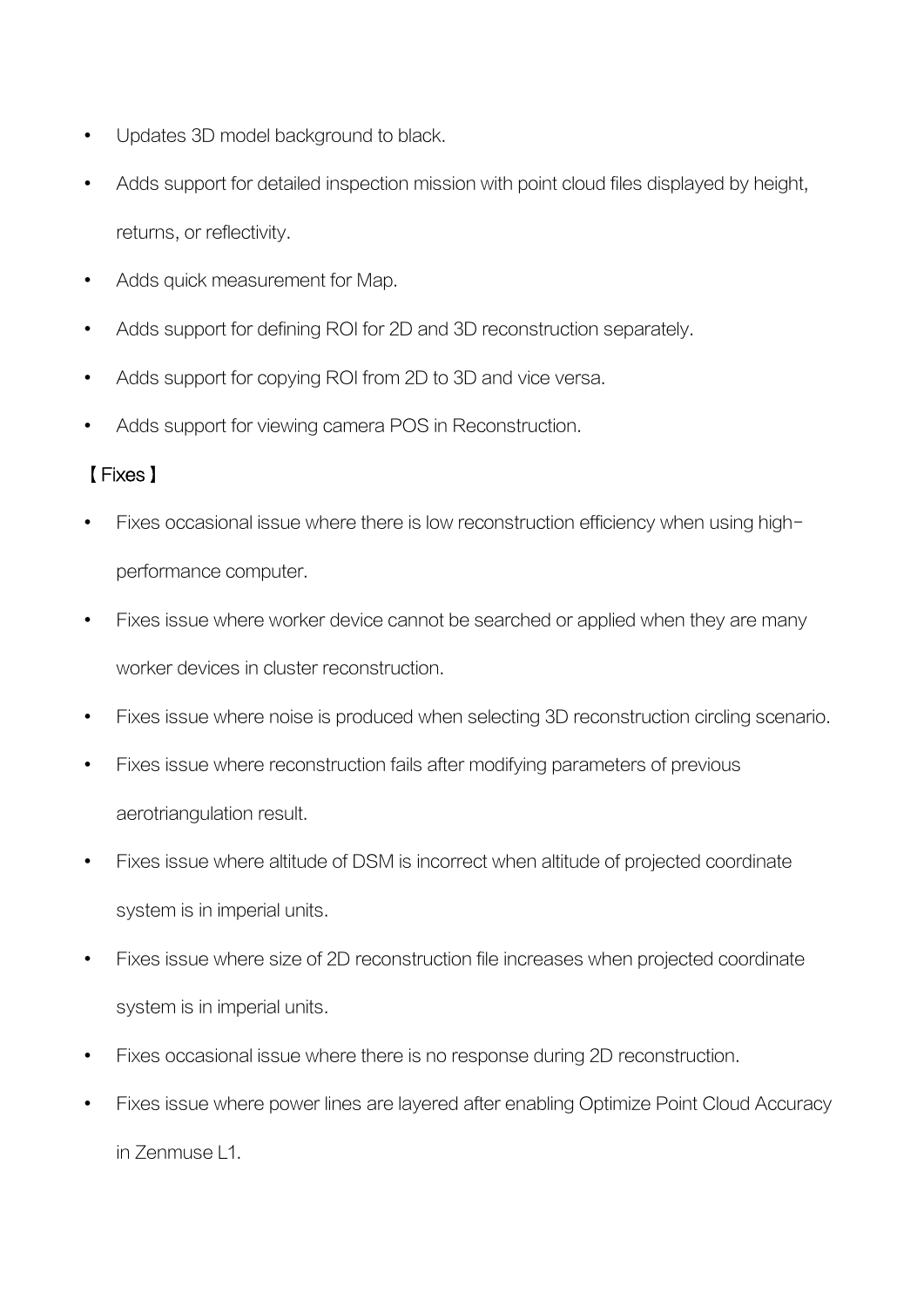- Fixes issues where GNSS data in OEM6 format collected by Zenmuse L1 fails to perform point cloud processing.
- Fixes issue where point cloud data cannot be processed when collected while Zenmuse L1 is connected to China Mobile network RTK.
- Fixes issue where LiDAR flight route file in TXT format is incorrectly stored.

## 【Note】

- After updating firmware, users are unable to continue modeling or change reconstruction file format for missions from v3.1.4 and earlier versions.
	- $\triangleright$  After updating firmware, users must restart modeling to continue an incomplete reconstruction mission from v3.1.4 or earlier version.
	- $\triangleright$  After changing file format, users must restart modeling to continue a completed reconstruction mission from v3.1.4 or earlier version.
- Users are unable to view reconstruction output produced in v3.3.0 if the firmware is reverted back to v3.1.4 or earlier versions.
- After renaming the mission in v3.3.0, users are unable to view reconstruction output in v3.1.4 or earlier versions.
- Zenmuse L1 calibration function is required with Zenmuse L1 with firmware version higher than v02.04.01.08 (excluding v02.04.01.08).
- Agras T10 or T30 users should use Agras drones with up-to-date firmware version to access Agricultural Applications.
- Agras T16 or T20 users should use Agras drones with specified firmware version to access Agricultural Applications (Please contact DJI Support for the firmware).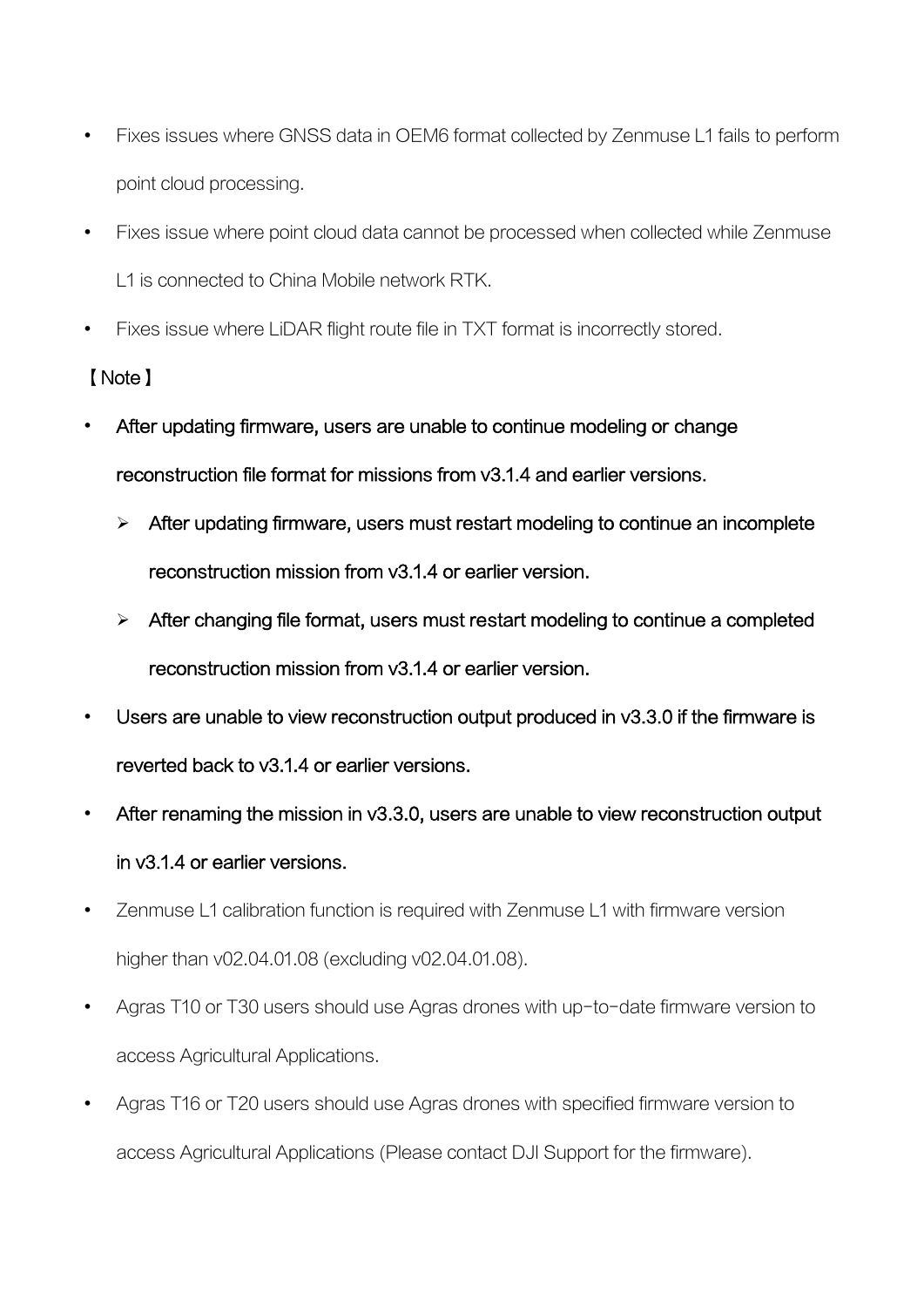- DJI Terra Permanent License update and maintenance fees: Users can update DJI Terra to any version released within the first year of use free of charge, starting from when license is activated. From the second year onward, users must pay for version updates annually.
- The Detailed Inspection function is now compatible with DJI Pilot V1.9.0R or later versions.

### 【Supported Aircrafts - Route Planning】

- Phantom 4
- Phantom 4 Pro
- Phantom 4 Pro V2.0
- Phantom  $4$  Pro +  $\sqrt{2.0}$
- Phantom 4 Advanced
- Phantom 4 RTK (MONITOR RC)
- Phantom 4 RTK (NO-MONITOR RC) (Only supports importing Detailed Inspection planning route)
- Matrice 300 RTK + H20 Series payloads (Only supports importing Detailed Inspection planning route)
- Mavic 2 Enterprise Advanced (Only supports importing Detailed Inspection planning

route)

### Release Date: 2022- 01- 26

#### Version: 3.1.4

Update details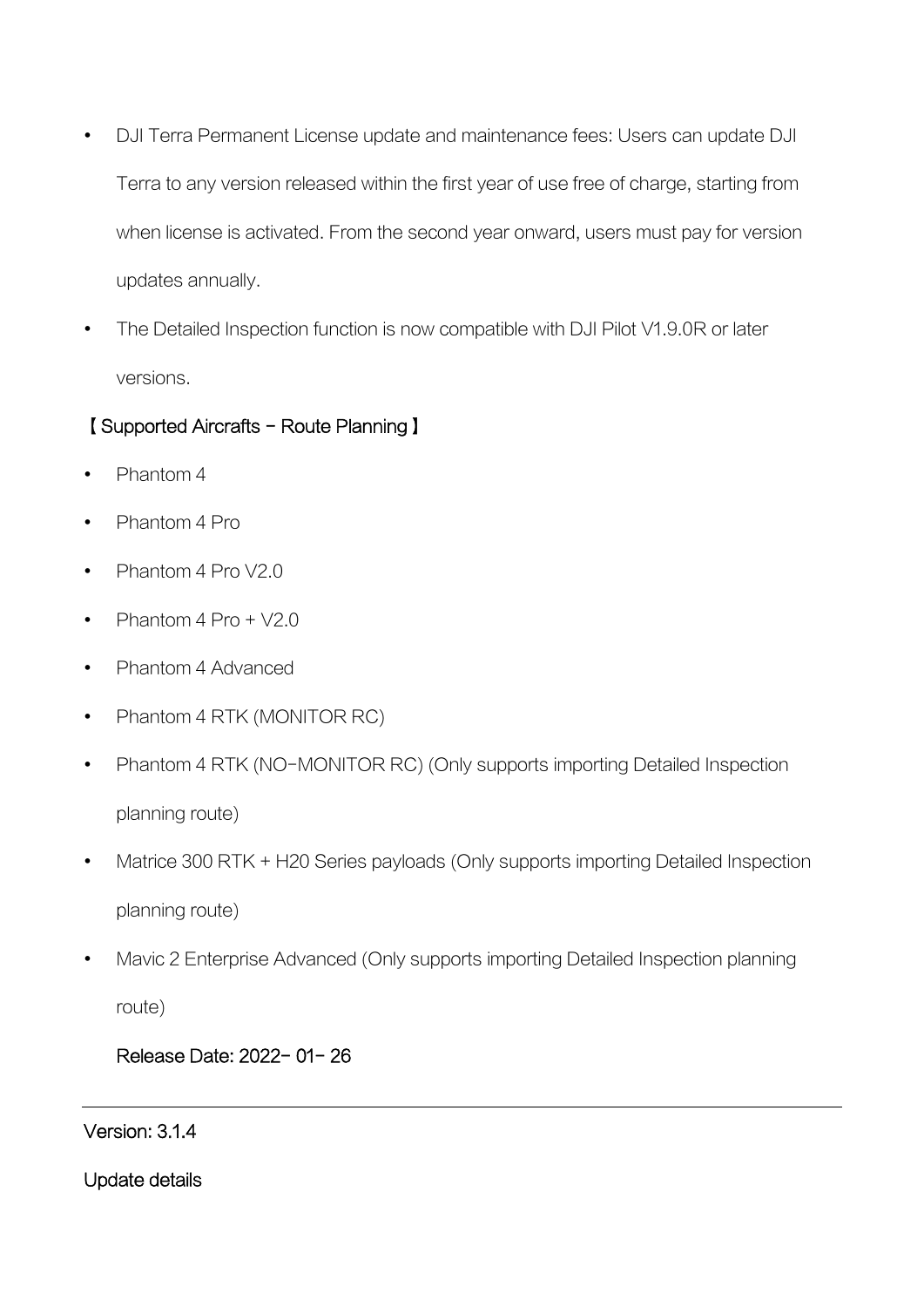# 【Optimization】

Optimizes LiDAR point cloud processing error message.

# 【Fixes】

Fixes the issue of attitude calculation error during LiDAR point cloud processing.

# 【Note】

- Zenmuse L1 calibration function is required with Zenmuse L1 with firmware version higher than v02.04.01.08 (excluding v02.04.01.08).
- Agras T10 or T30 users should use Agras drones with up-to-date firmware version to access Agricultural Applications.
- Agras T16 or T20 users should use Agras drones with specified firmware version to access Agricultural Applications (Please contact DJI Support for the firmware).
- DJI Terra Permanent License update and maintenance fees: Users can update DJI Terra to any version released within the first year of use free of charge, starting from when license is activated. From the second year onward, users must pay for version updates annually.
- The Detailed Inspection function is now compatible with DJI Pilot V1.9.0R or later versions.

# 【Supported Aircrafts - Route Planning】

- Phantom 4
- Phantom 4 Pro
- Phantom 4 Pro V2.0
- Phantom 4 Pro + V2.0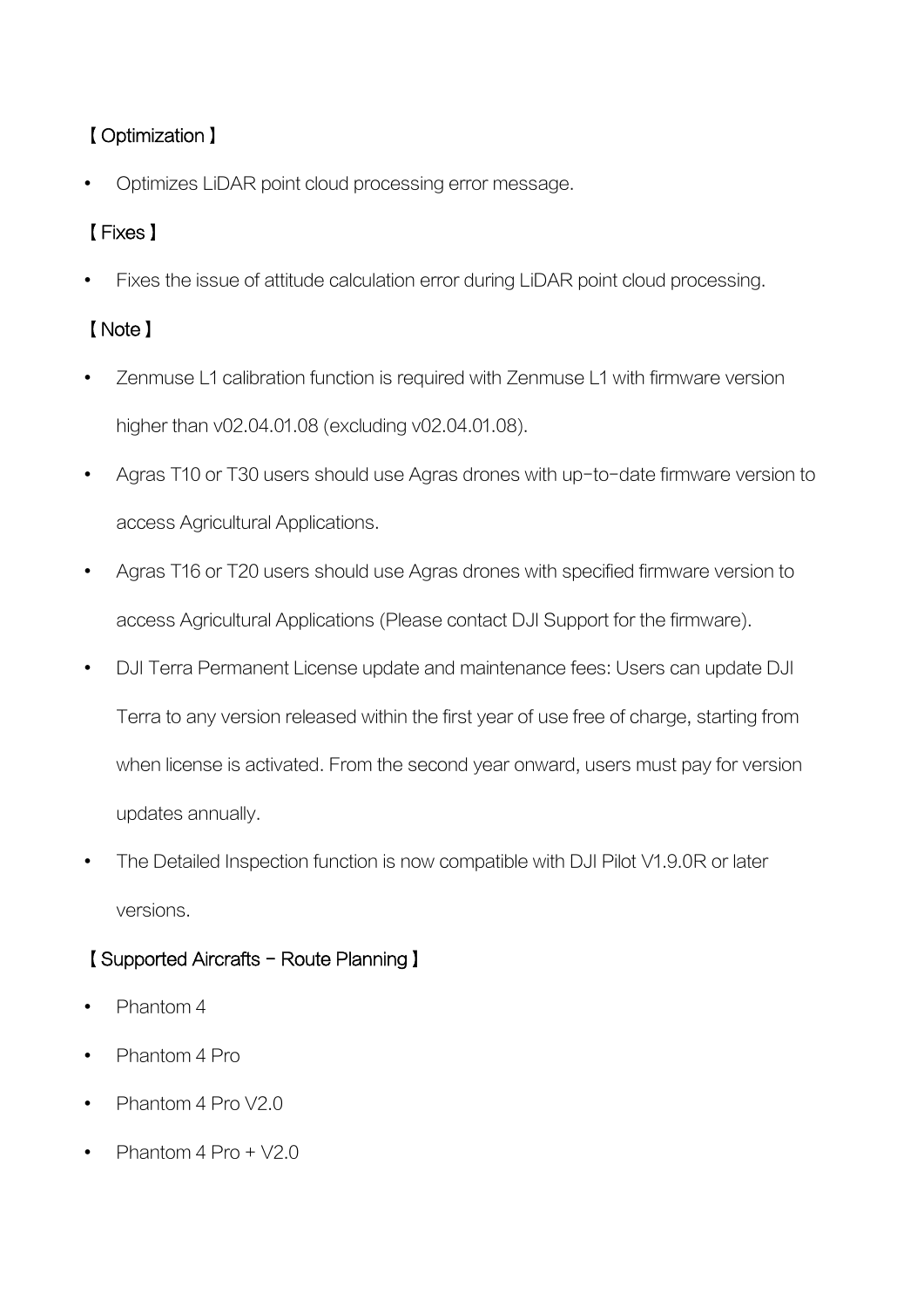- Phantom 4 Advanced
- Phantom 4 RTK (MONITOR RC)
- Phantom 4 RTK (NO-MONITOR RC) (Only supports importing Detailed Inspection planning route)
- Matrice 300 RTK + H20 Series payloads (Only supports importing Detailed Inspection planning route)
- Mavic 2 Enterprise Advanced (Only supports importing Detailed Inspection planning route)

### Release Date: 2021- 10- 21

#### Version: 3.1.2

#### Update details

### 【Fixes】

Fixes the issue of abnormal display of waypoints in the Detailed Inspection and

measuring points in Annotation and Measurement.

# 【Note】

- Zenmuse L1 calibration function is required with Zenmuse L1 with firmware version higher than v02.04.01.08 (excluding v02.04.01.08).
- Agras T10 or T30 users should use Agras drones with up-to-date firmware version to access Agricultural Applications.
- Agras T16 or T20 users should use Agras drones with specified firmware version to access Agricultural Applications (Please contact DJI Support for the firmware).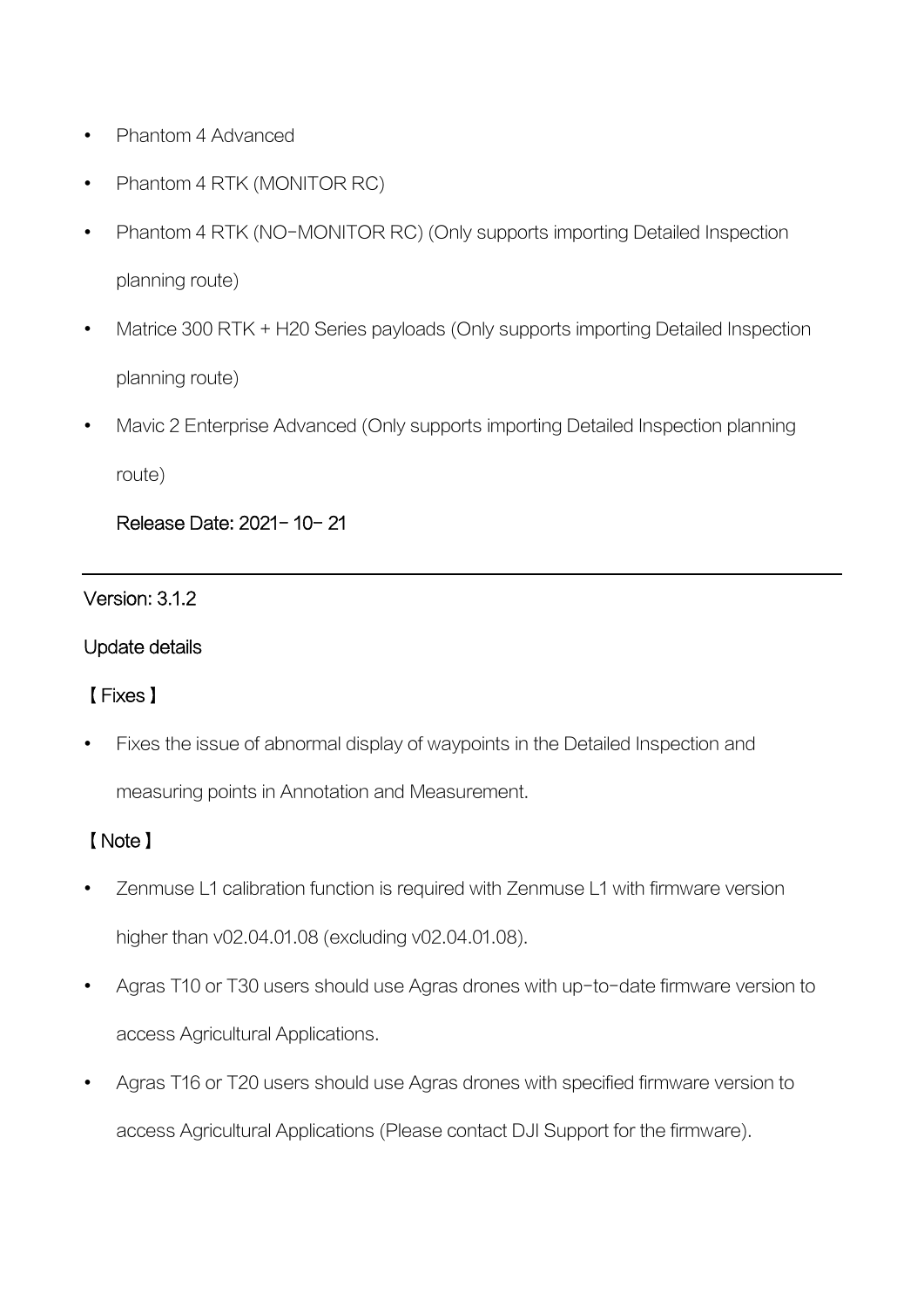- DJI Terra Permanent License update and maintenance fees: Users can update DJI Terra to any version released within the first year of use free of charge, starting from when license is activated. From the second year onward, users must pay for version updates annually.
- The Detailed Inspection function is now compatible with DJI Pilot V1.9.0R or later versions.

### 【Supported Aircrafts - Route Planning】

- Phantom 4
- Phantom 4 Pro
- Phantom 4 Pro V2.0
- Phantom  $4$  Pro +  $\sqrt{2.0}$
- Phantom 4 Advanced
- Phantom 4 RTK (MONITOR RC)
- Phantom 4 RTK (NO-MONITOR RC) (Only supports importing Detailed Inspection planning route)
- Matrice 300 RTK + H20 Series payloads (Only supports importing Detailed Inspection planning route)
- Mavic 2 Enterprise Advanced (Only supports importing Detailed Inspection planning

route)

## Release Date: 2021- 09- 29

#### Version: 3.1.0

Update details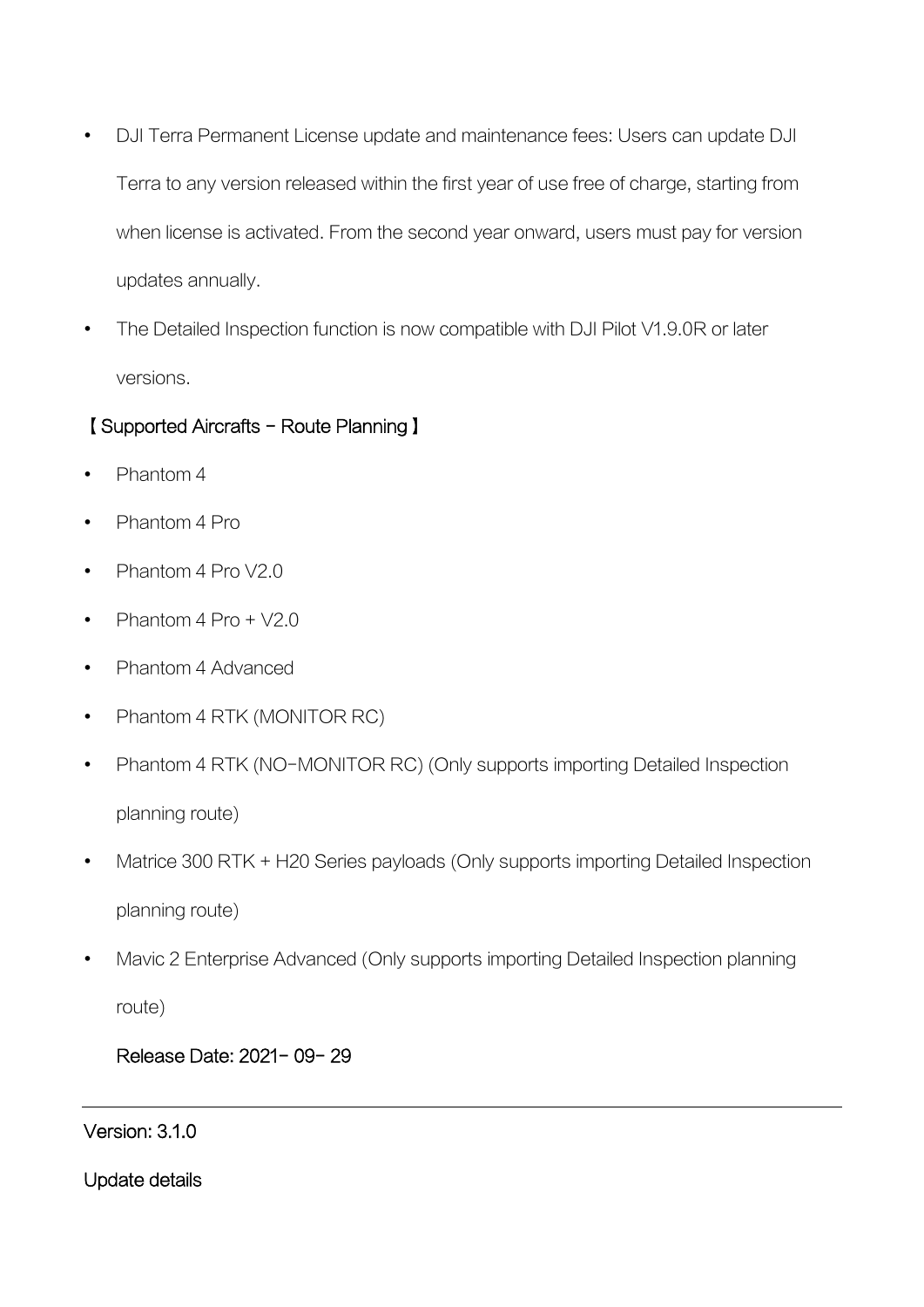# 【New】

- Adds support for aerotriangulation cluster computation.
- Adds support for deleting photos within or out of selection box.
- Adds support for detailed inspection mission with Mavic 2 Enterprise Advanced.
- Adds support for Zenmuse L1 calibration.

## 【Optimization】

- Optimizes the reconstruction effect of visible light photos taken using Mavic 2 Enterprise Advanced or Zenmuse H20 series cameras.
- Optimizes 2D reconstruction from photos taken by camera without gimbal. Camera tilt angle should be less than 35°.
- Changes TianDiTu coordinate system to China Geodetic Coordinate System 2000 (CGCS2000).
- Optimizes cluster reconstruction interaction experience.
- Optimizes shared directory setting during cluster reconstruction.
- Adds support for canceling reconstruction tasks and changing task sequence order.
- Adds support for clicking to start reconstruction before all photos are imported.
- Adds license serial number in license information.
- Adjusts max distance of Shooting Distance to 100 m in detailed inspection mission.
- Adds support for video recording in detailed inspection mission.
- Optimizes post-processing algorithm for LiDAR attitude to improve point cloud accuracy.
- Supports LiDAR route document in TXT format for output
- Changes the disk capacity detection value to 200GB when DJI Terra starts.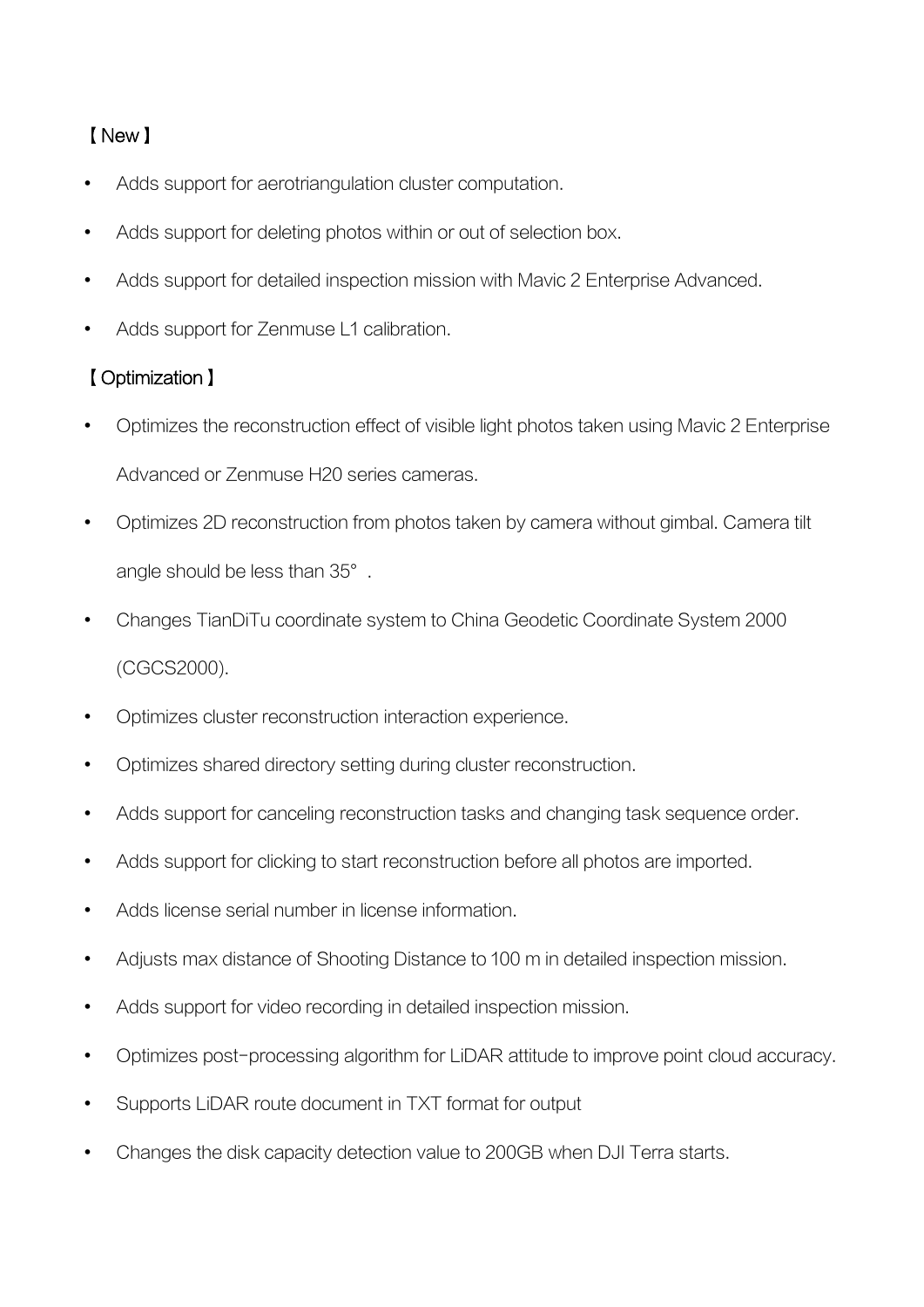- Adds message center.
- Removes Amap from map sources.

## 【Fixes】

- Partially fixes the issue of insufficient VRAM when using Zenmuse P1 image reconstruction.
- Fixes frequent reconstruction error after enabling Optimize Point Cloud Accuracy.
- Fixes issue where error message is incorrectly displayed when LiDAR point cloud data file is missing.
- Fixes issue where attitude failed to initialize due to error in LiDAR point cloud data.
- Supports parsing data file from third-party base station.
- Fixes issue where coordinate system changes to Arbitrary Coordinate System after processing LiDAR point cloud data is completed.
- Fixes issue where large-scale fruit tree reconstruction frequently fails.
- Fixes occasional issue where generating edge region of prescription map fails.
- Fixes occasional issue where there is low reconstruction efficiency when using highperformance computer.
- Fixes issue where the image on marking view in GCP management does not refresh automatically when switching between control points and checkpoints.
- Fixes issue where the image on marking view in GCP management does not scale to adapt to DJI Terra interface.
- Fixes issue where error occurs in checkpoint result when importing POS data from arbitrary coordinate system and optimizing using GCPs.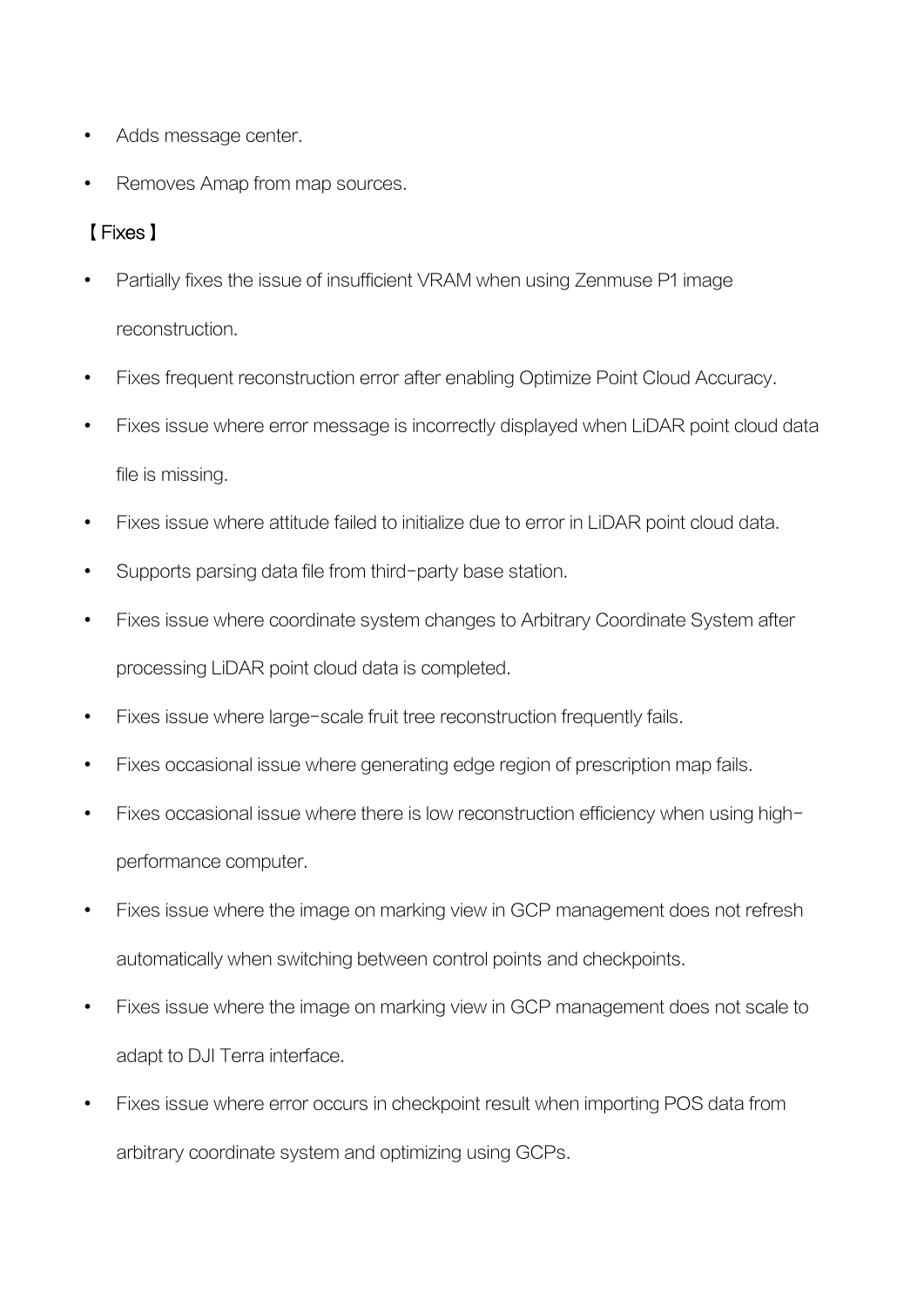- Fixes occasional issue where importing LAS point cloud file to detailed inspection mission fails.
- Fixes issue where black patch appears in 2D reconstruction output result when using images collected at low altitude.
- Fixes occasional issue where low resolution 2D fruit tree reconstruction fails.

# 【Note】

- Zenmuse L1 calibration function is required with Zenmuse L1 v02.04.01.08 or higher firmware version (not including this firmware version)
- Agras T10 or T30 users should use Agras drones with up-to-date firmware version to access Agricultural Applications.
- Agras T16 or T20 users should use Agras drones with specified firmware version to access Agricultural Applications (Please contact DJI Support for the firmware).
- DJI Terra Permanent License update and maintenance fees: Users can update DJI Terra to any version released within the first year of use free of charge, starting from when license is activated. From the second year onward, users must pay for version updates annually.
- The Detailed Inspection function is now compatible with DJI Pilot V1.9.0R or later versions.

# 【Supported Aircrafts - Route Planning】

- Phantom 4
- Phantom 4 Pro
- $\bullet$  Phantom 4 Pro V2.0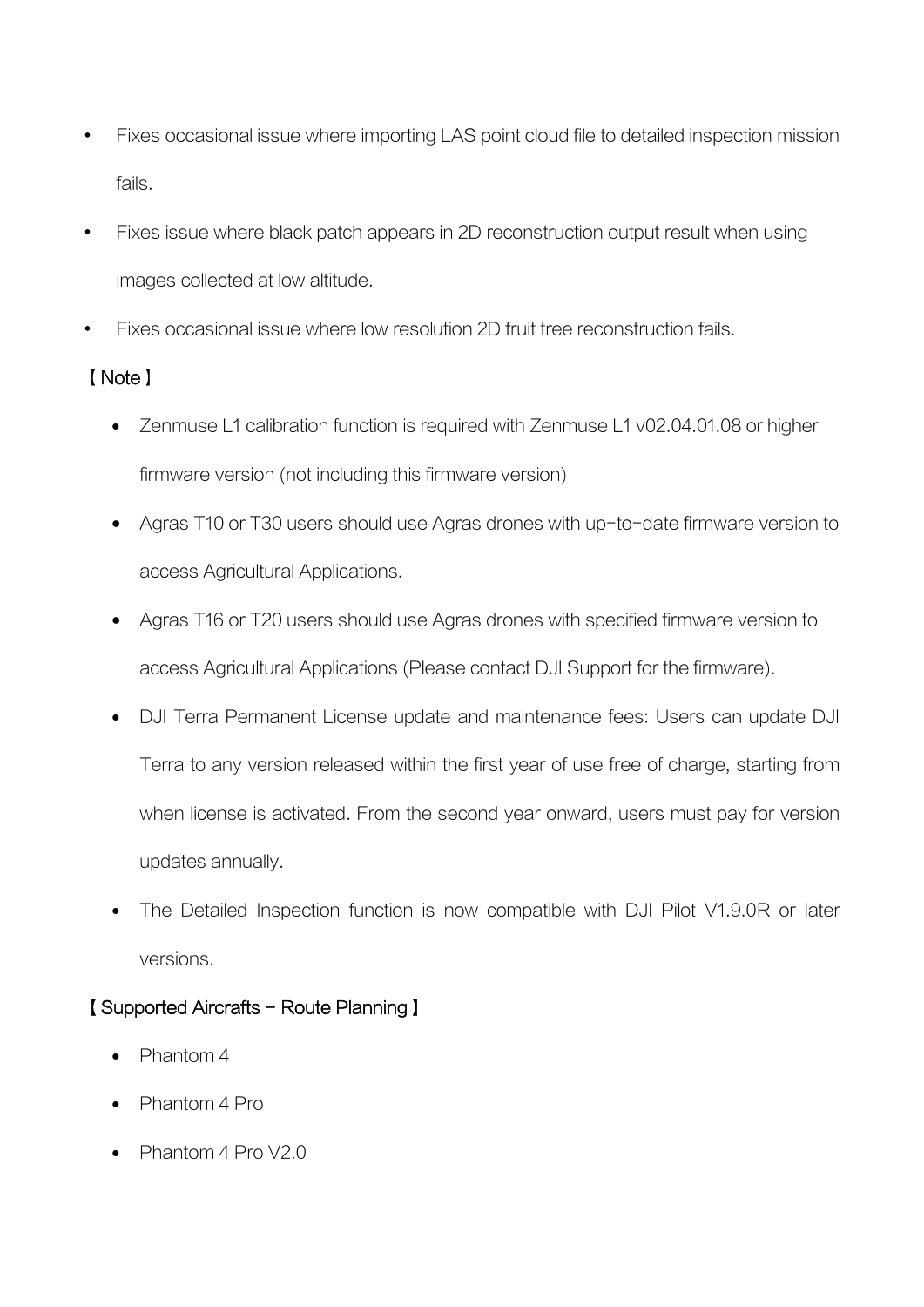- Phantom  $4$  Pro  $+$  V<sub>2</sub>.0
- Phantom 4 Advanced
- Phantom 4 RTK (MONITOR RC)
- Phantom 4 RTK (NO-MONITOR RC) (Only supports importing Detailed Inspection planning route)
- Matrice 300 RTK + H20 Series payloads (Only supports importing Detailed Inspection planning route)
- Mavic 2 Enterprise Advanced (Only supports importing Detailed Inspection planning route)

Release Date: 2021- 09- 17

#### Version: 3.0.4

#### Update details

### 【Optimization】

 Improves LiDAR point cloud processing speed after turning on Optimize Point Cloud Accuracy.

## 【Fixes】

- Fixes issue where some LiDAR point clouds are occasionally lost after turning on Optimize Point Cloud Accuracy.
- Fixes issue where the return number and number of returns of LAS are written incorrectly.
- Fixes issue where height of real-time 3D model is incorrectly measured.
- Fixes issue where low-resolution 2D reconstruction occasionally fails.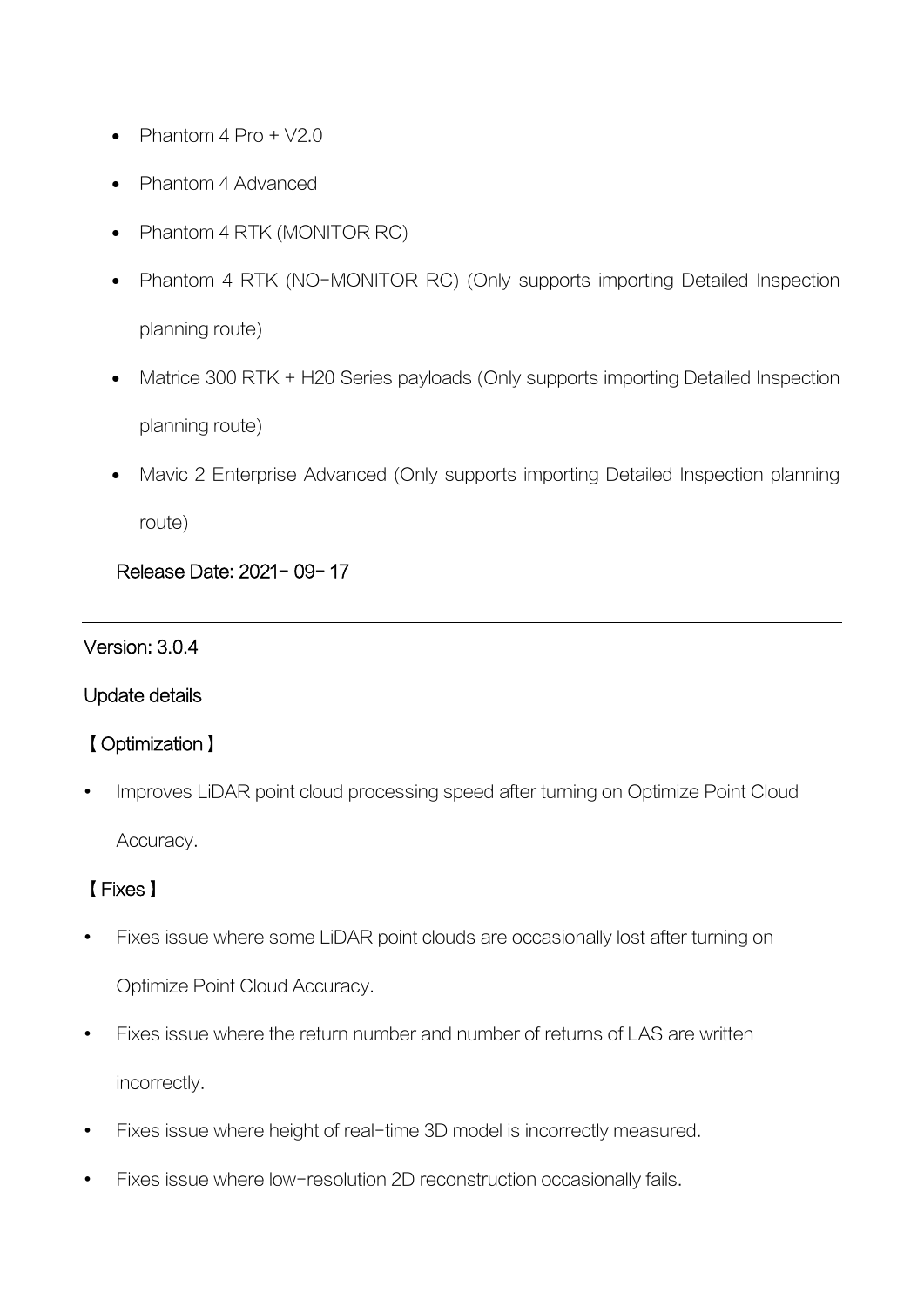- Fixes issue of "NVIDIA graphics card not detected" in 3D reconstruction occasionally.
- Fixes issue where large-scale fruit tree reconstruction frequently fails.
- Fixed issue where height of route is displayed incorrectly under Fruit Tree mode.
- Fixes issue where fruit tree reconstruction occasionally fails when using data collected at high altitude.
- Fixes issue where the point cloud with recognition results cannot be displayed due to the modification of recognition results in large-scale fruit tree reconstruction.

### 【Note】

- Agras T10 or T30 users should use Agras drones with up-to-date firmware version to access Agricultural Applications.
- Agras T16 or T20 users should use Agras drones with specified firmware version to access Agricultural Applications (Please contact DJI Support for the firmware).
- DJI Terra Permanent License update and maintenance fees: Users can update DJI Terra to any version released within the first year of use free of charge, starting from when license is activated. From the second year onward, users must pay for version updates annually.
- The Detailed Inspection function is now compatible with DJI Pilot V1.9.0R or later versions.

## 【Supported Aircrafts - Route Planning】

- Phantom 4
- Phantom 4 Pro
- $\bullet$  Phantom 4 Pro V2.0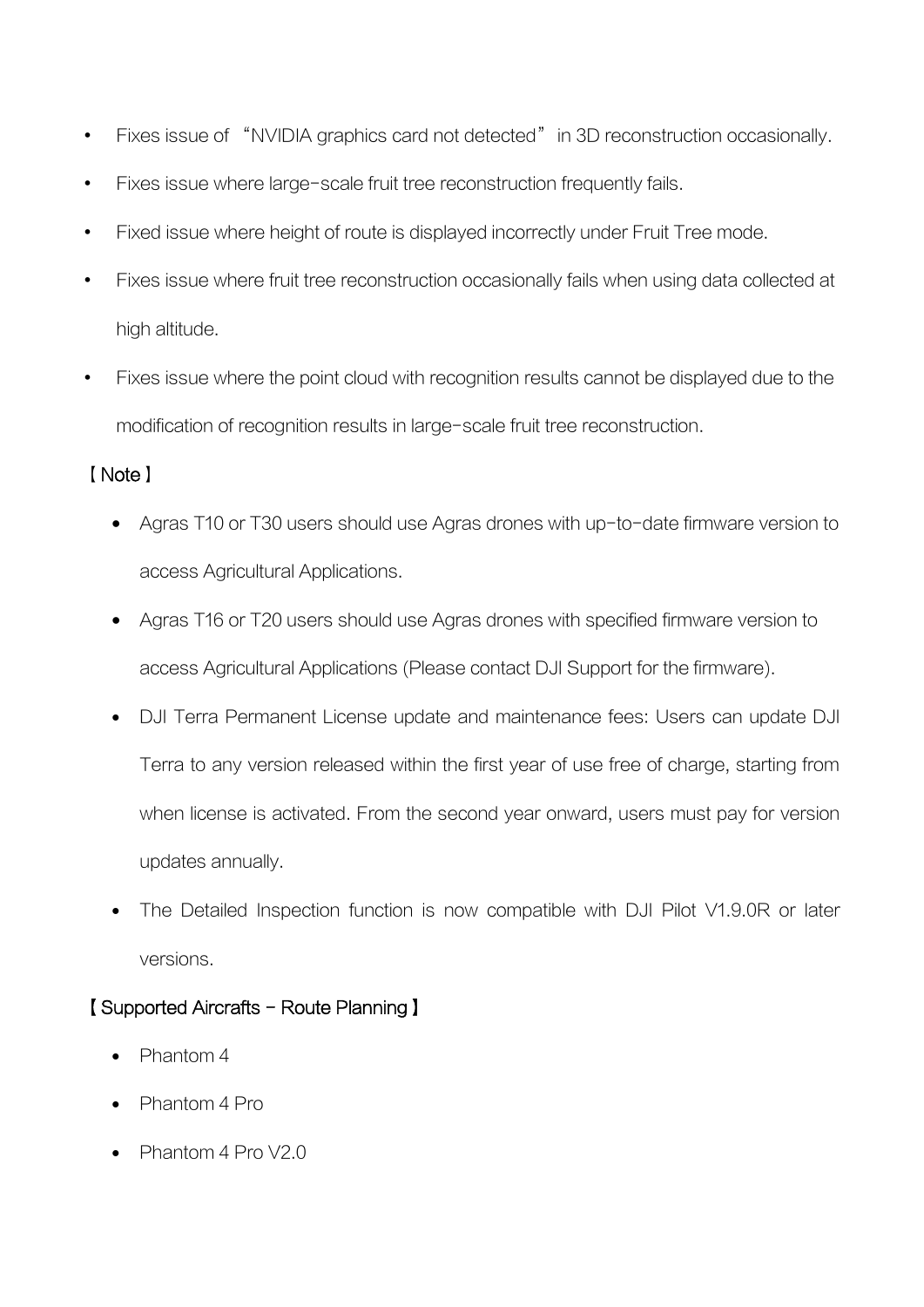- Phantom  $4$  Pro  $+$  V<sub>2</sub>.0
- Phantom 4 Advanced
- Phantom 4 RTK (MONITOR RC)
- Phantom 4 RTK (NO-MONITOR RC) (Only Detailed Inspection planning route export is supported)
- Matrice 300 RTK + H20 Series payloads (Only Detailed Inspection planning route export is supported)

### Release Date: 2021- 07- 01

### Version: 3.0.2

### Update details

### 【Fixes】

• Optimized Zenmuse L1 LiDAR point cloud post-processing pose solution accuracy,

fixed some point cloud post-processing layering problems

## 【Note】

- Agras T10 or T30 users should use Agras drones with up-to-date firmware version to access Agricultural Applications.
- Agras T16 or T20 users should use Agras drones with specified firmware version to access Agricultural Applications (Please contact DJI Support for the firmware).
- DJI Terra Permanent License update and maintenance fees: Users can update DJI Terra to any version released within the first year of use free of charge, starting from when license is activated. From the second year onward, users must pay for version updates annually.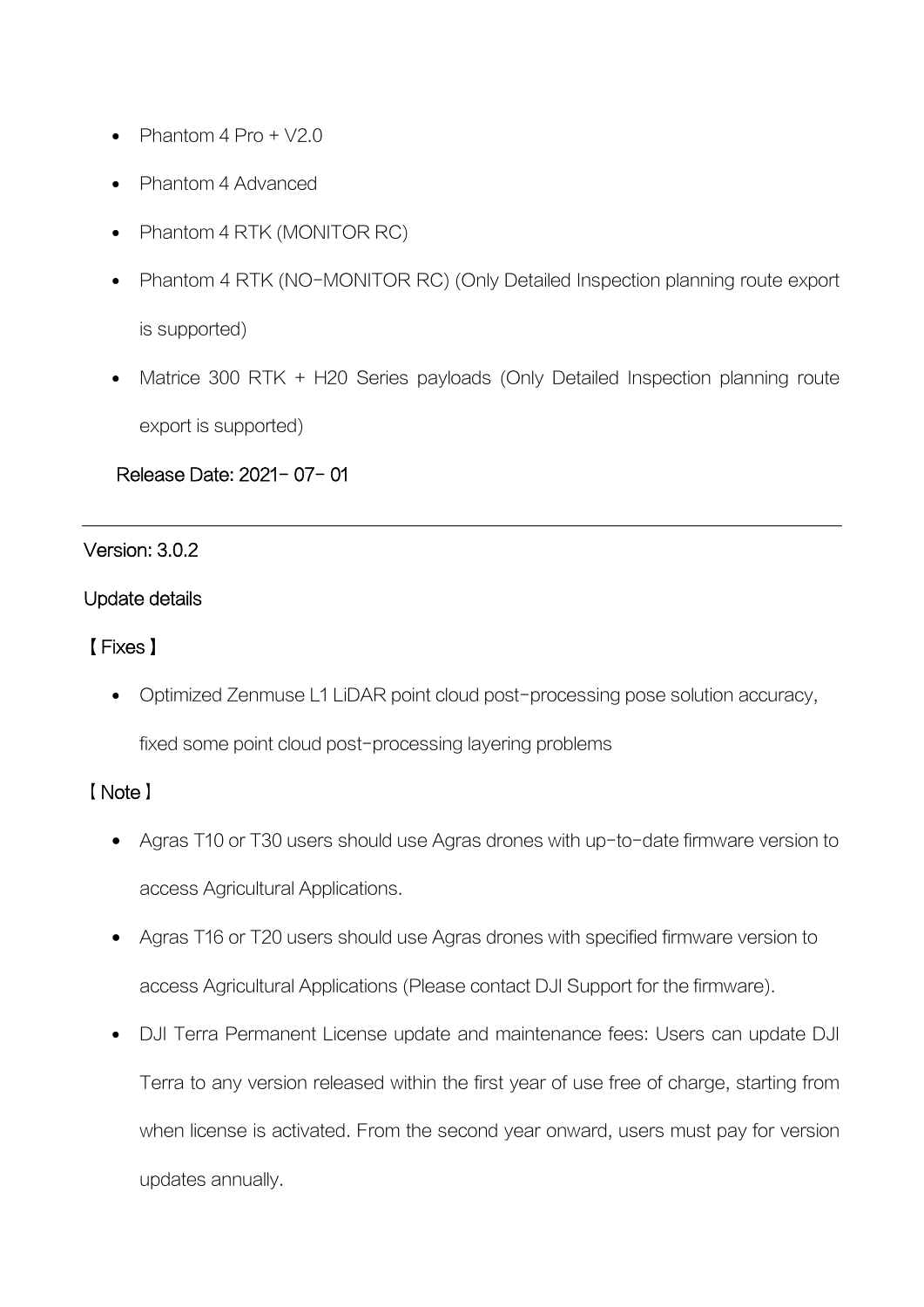• The Detailed Inspection function is now compatible with DJI Pilot V1.9.0R or later versions.

## 【Supported Aircrafts - Route Planning】

- Phantom 4
- Phantom 4 Pro
- Phantom 4 Pro V2.0
- Phantom  $4$  Pro +  $\sqrt{2.0}$
- Phantom 4 Advanced
- Phantom 4 RTK (MONITOR RC)
- Matrice 300 RTK + H20 Series payloads (Only Detailed Inspection planning route export is supported)

### 【Supported Devices - Better data processing results】

- Phantom 4 Series
- Zenmuse P1
- Zenmuse L1
- Zenmuse X7

Release Date: 2021- 06- 08

### Version: 3.0.1

### Update details

### 【Fixes】

Fixed the issue of failure to avoid obstacles when planning flight route in Agricultural

Field mode or Multispectral mode.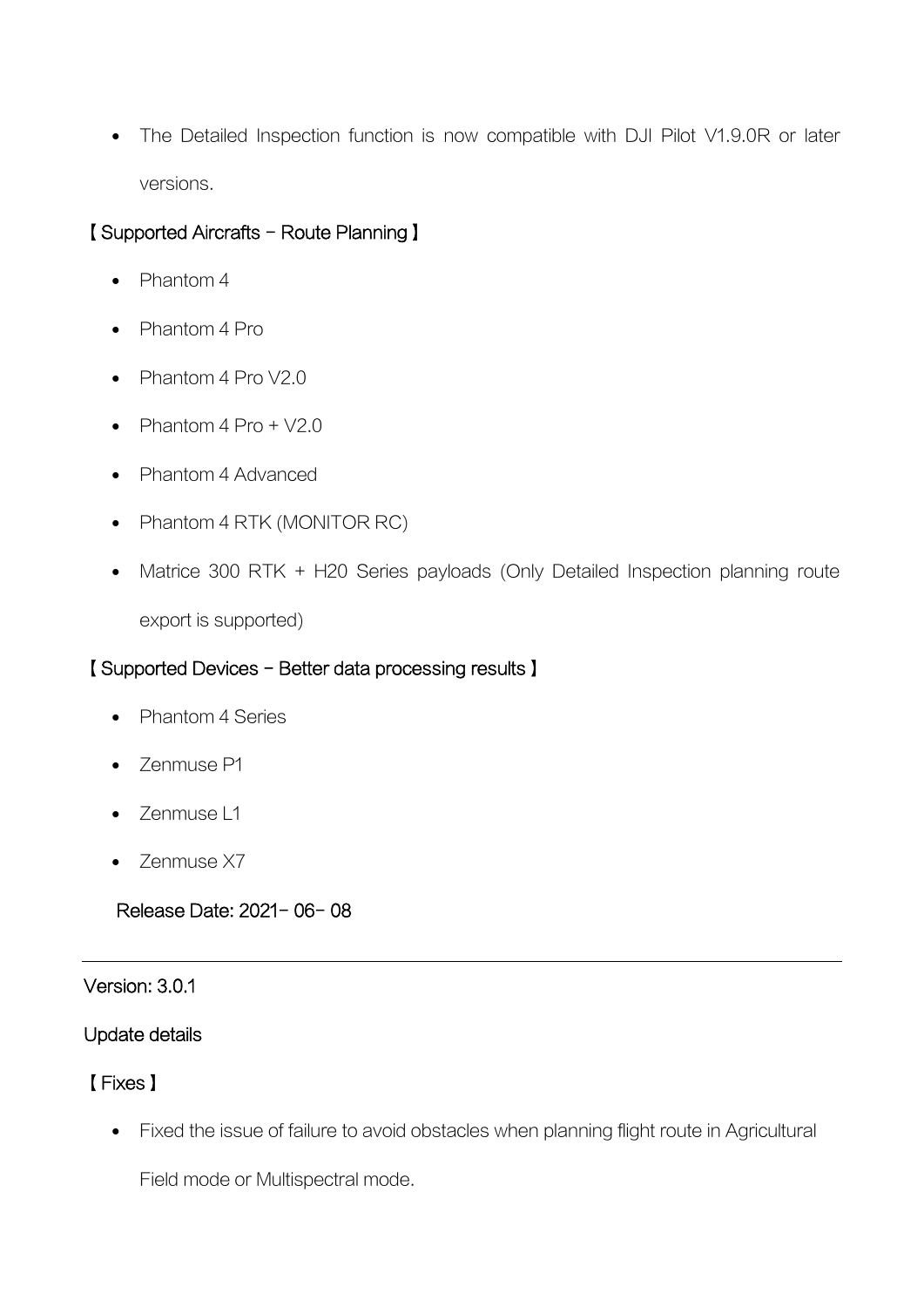## 【Note】

- Agras T10 or T30 users should use Agras drones with up-to-date firmware version to access Agricultural Applications.
- Agras T16 or T20 users should use Agras drones with specified firmware version to access Agricultural Applications (Please contact DJI Support for the firmware).
- DJI Terra Permanent License update and maintenance fees: Users can update DJI Terra to any version released within the first year of use free of charge, starting from when license is activated. From the second year onward, users must pay for version updates annually.
- The Detailed Inspection function is now compatible with DJI Pilot V1.9.0R or later versions.

## 【Supported Aircrafts - Route Planning】

- Phantom 4
- Phantom 4 Pro
- Phantom 4 Pro V2.0
- Phantom 4 Pro + V2.0
- Phantom 4 Advanced
- Phantom 4 RTK (MONITOR RC)
- Matrice 300 RTK + H20 Series payloads (Only Detailed Inspection planning route export is supported)

### 【Supported Devices - Better data processing results】

Phantom 4 Series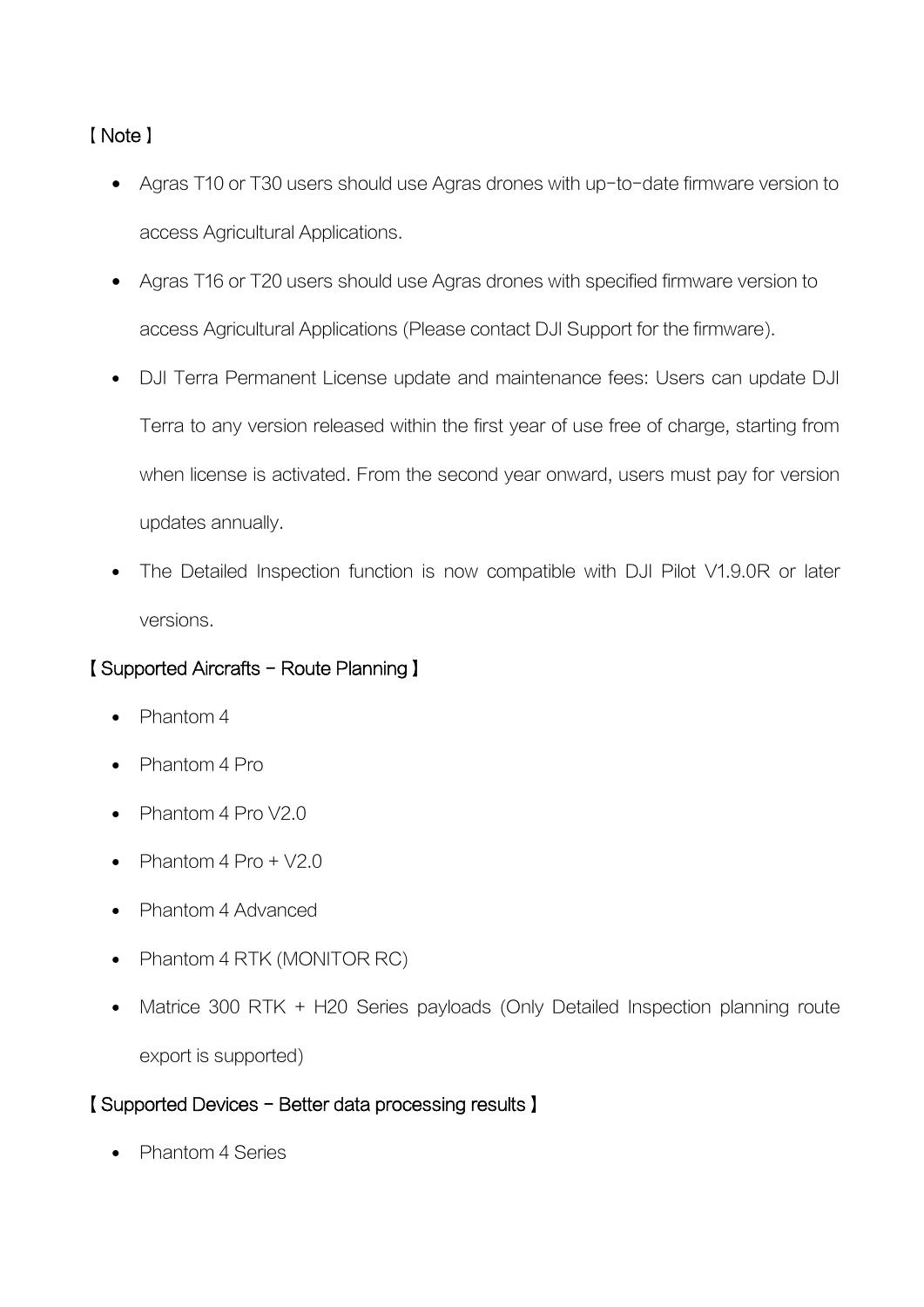- Zenmuse P1
- Zenmuse L1
- Zenmuse X7

### Release Date: 2021- 05- 25

### Version: 3.0.0

### Update details

### 【New】

- Supports cluster computing mode
- Supports processing Lidar point cloud collected by ZENMUSE L1

# 【Optimization】

- Increased real-time 3D model processing speed by about 20%
- Increased 3D reconstruction processing speed by about 20%
- Optimized large-scale data reconstruction experience
- Optimized DSM and DOM for 2D reconstruction (DSM reduces the irregular outward expansion of a structure's borders to make the border appear smoother and less frizzy, while DOM optimizes the border area of a structure)
- Added PLY format and PCD format to 3D point cloud reconstruction results
- Current reconstruction tasks can now be viewed in the task library.
- 3D point cloud reconstruction results can now be displayed according to altitude
- Major upgrades to the aerotriangulation reconstruction speed of the non-gimbal camera images
- Optimized the reconstruction effect of ZENMUSE P1 or other high-resolution images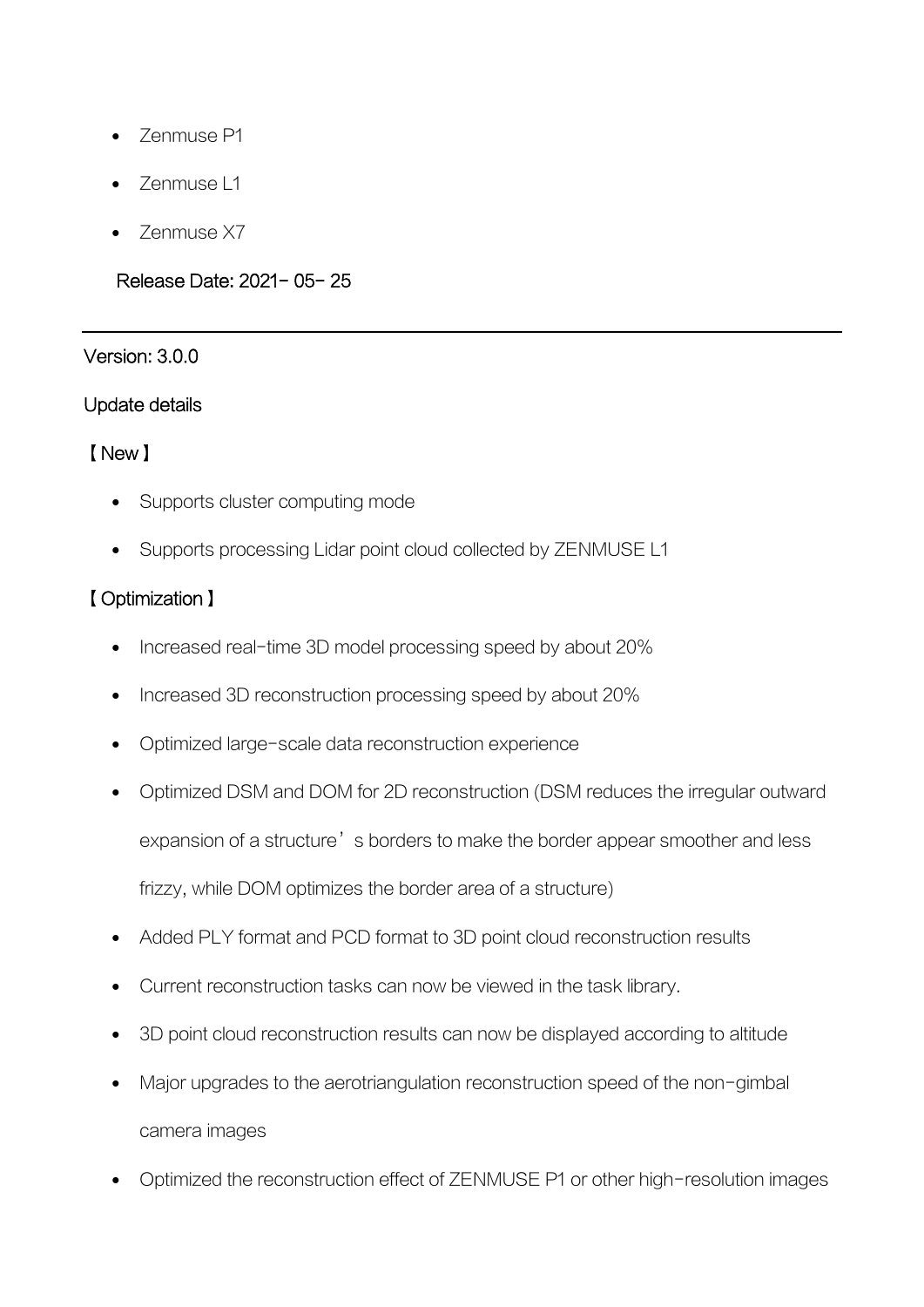- Optimized the accuracy of RTK-enabled real-time reconstruction models
- Modify the upper limit of agricultural application route height setting to 30 meters

# 【Fixes】

- Fixed the issue where only the results of a single area were output when there were more than 1 connected component in the aerotriangulation results
- Fixed the issue of display offset due to incorrect order of latitude and longitude when the point cloud results of a geodetic coordinate system were output in the LAS format
- Fixed the issue of base map offset when 2D reconstruction results were scaled in CAD or Cass software
- Fixed the issue of incorrect GCP mark accuracy when the Windows system scaling setting is not at 100%

## 【Note】

- Agras T16 or T20 users should use Agras drones with firmware version 02.03.0303 higher to access Agricultural Applications.
- DJI Terra Permanent License update and maintenance fees: Users can update DJI Terra to any version released within the first year of use free of charge, starting from when license is activated. From the second year onward, users must pay for version updates annually.
- The Detailed Inspection function is now compatible with DJI Pilot V1.9.0R or later versions.

## 【Supported Aircrafts - Route Planning】

Phantom 4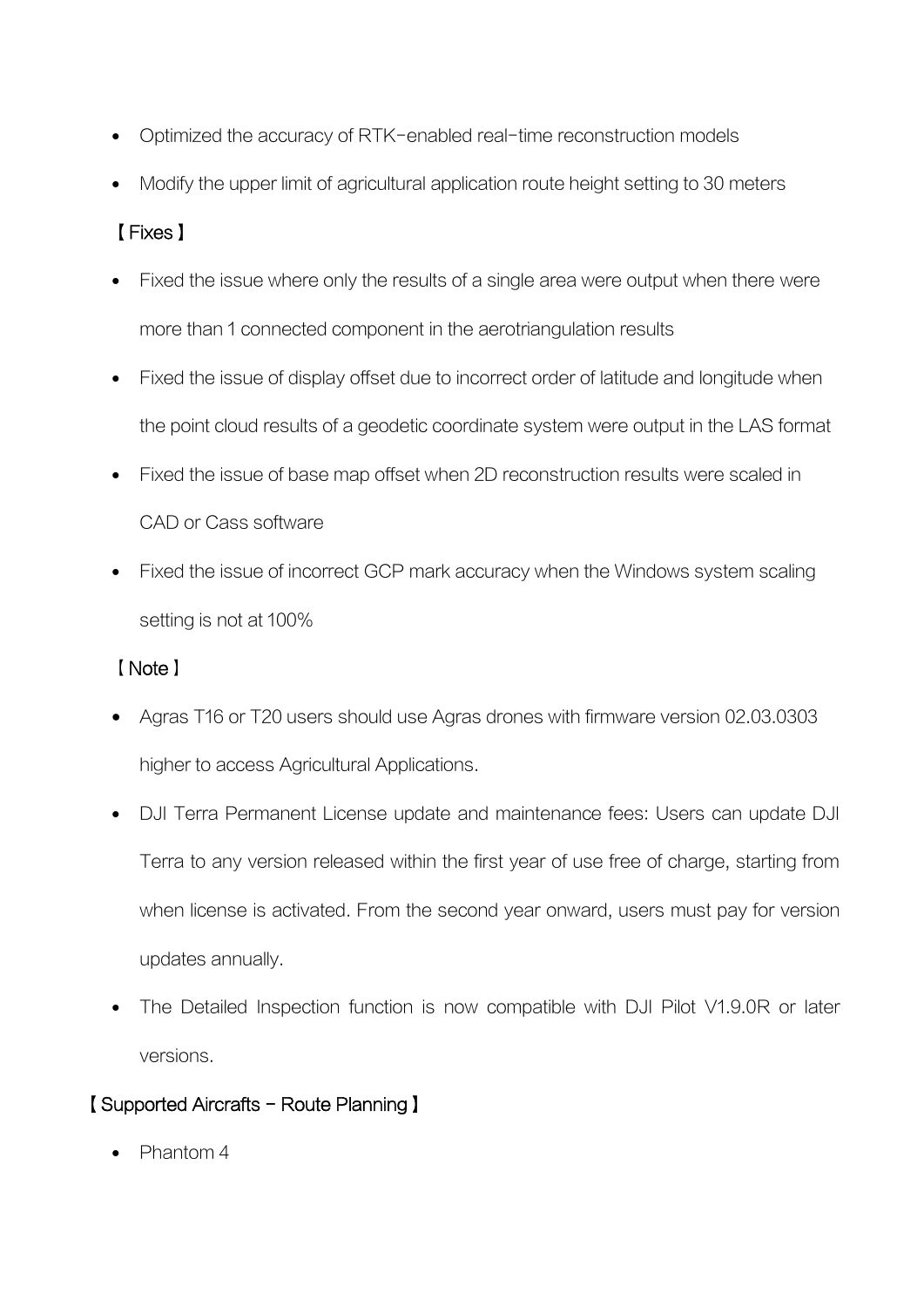- Phantom 4 Pro
- $\bullet$  Phantom 4 Pro V2.0
- Phantom 4 Pro + V2.0
- Phantom 4 Advanced
- Phantom 4 RTK (MONITOR RC)
- Matrice 300 RTK + H20 Series payloads (Only Detailed Inspection planning route export is supported)

### 【Supported Devices - Better data processing results】

- Phantom 4 Series
- **Zenmuse P1**
- Zenmuse L1
- Zenmuse X7

Release Date: 2021- 05- 19

#### Version: 2.3.3

#### Update details

### 【New】

• Supports real-time 3D model reconstruction (Phantom 4 RTK, Phantom 4 Pro V2.0,

and Phantom 4 Pro + V2.0 only)

- Supports displaying aerotriangualtion output for multiple locations simultaneously
- Supports setting the height system to JGD2011
- Adds Tianditu as a map source

### 【Optimization】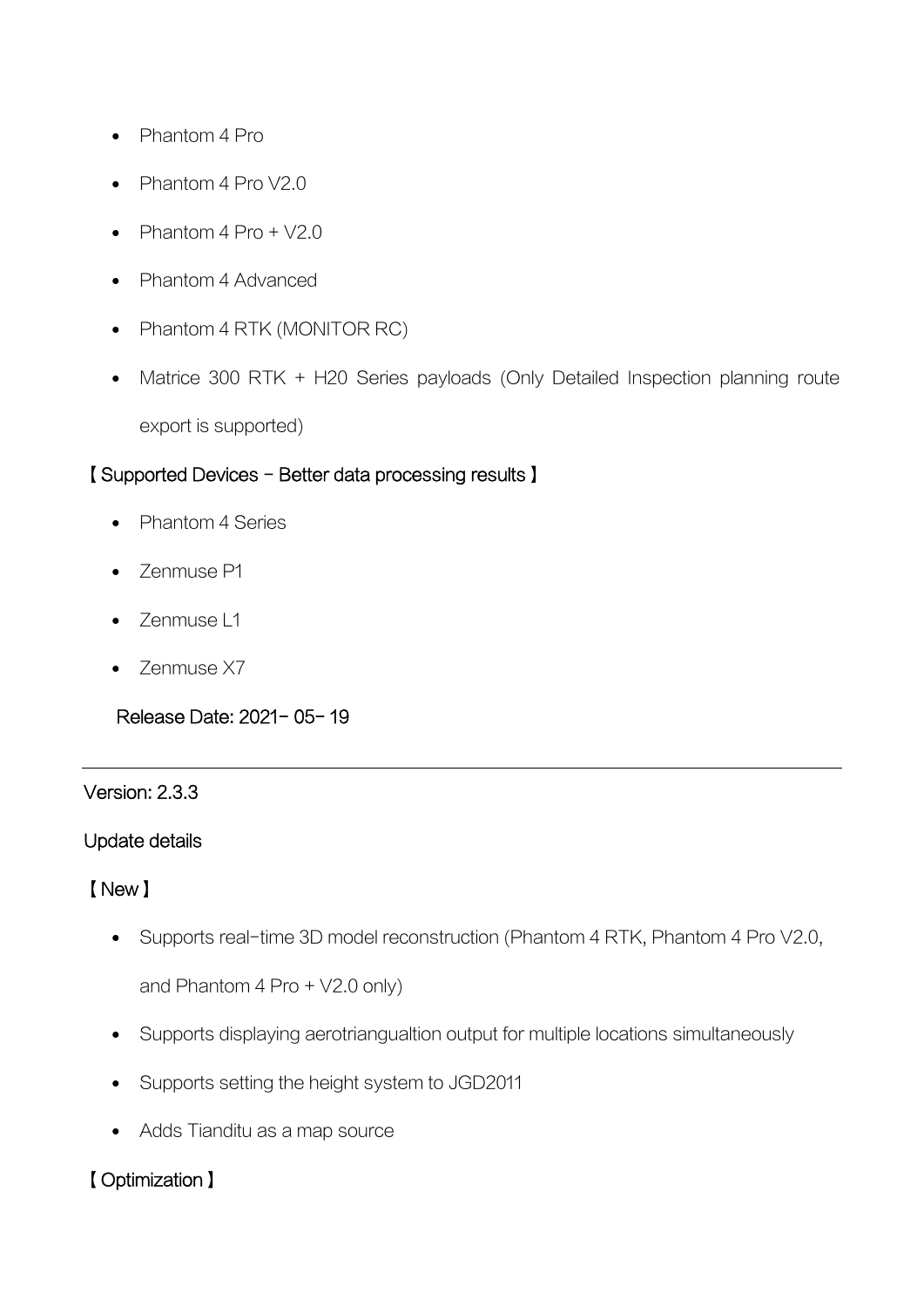- Supports changing output coordinate system after reconstruction is finished
- Supports adjusting the size of points in 3D point cloud

# 【Fixes】

 Fixes an issue where aerotriangulation optimization in GCP management is not constrained with image POS data

## 【Note】

- Use Agras drones with firmware version 02.03.0303 higher to access Agricultural Applications.
- DJI Terra Permanent License update and maintenance fees: Users can update DJI Terra to any version released within the first year of use free of charge, starting from when license is activated. From the second year onward, users must pay for version updates annually.
- The Detailed Inspection function is now compatible with DJI Pilot V1.9.0R or later versions.

## 【Supported Aircrafts - Route Planning】

- Phantom 4
- Phantom 4 Pro
- Phantom 4 Pro V2.0
- Phantom  $4$  Pro +  $\sqrt{2.0}$
- Phantom 4 Advanced
- Phantom 4 RTK (MONITOR RC)
- Matrice 300 RTK + H20 Series payloads (Only Detailed Inspection planning route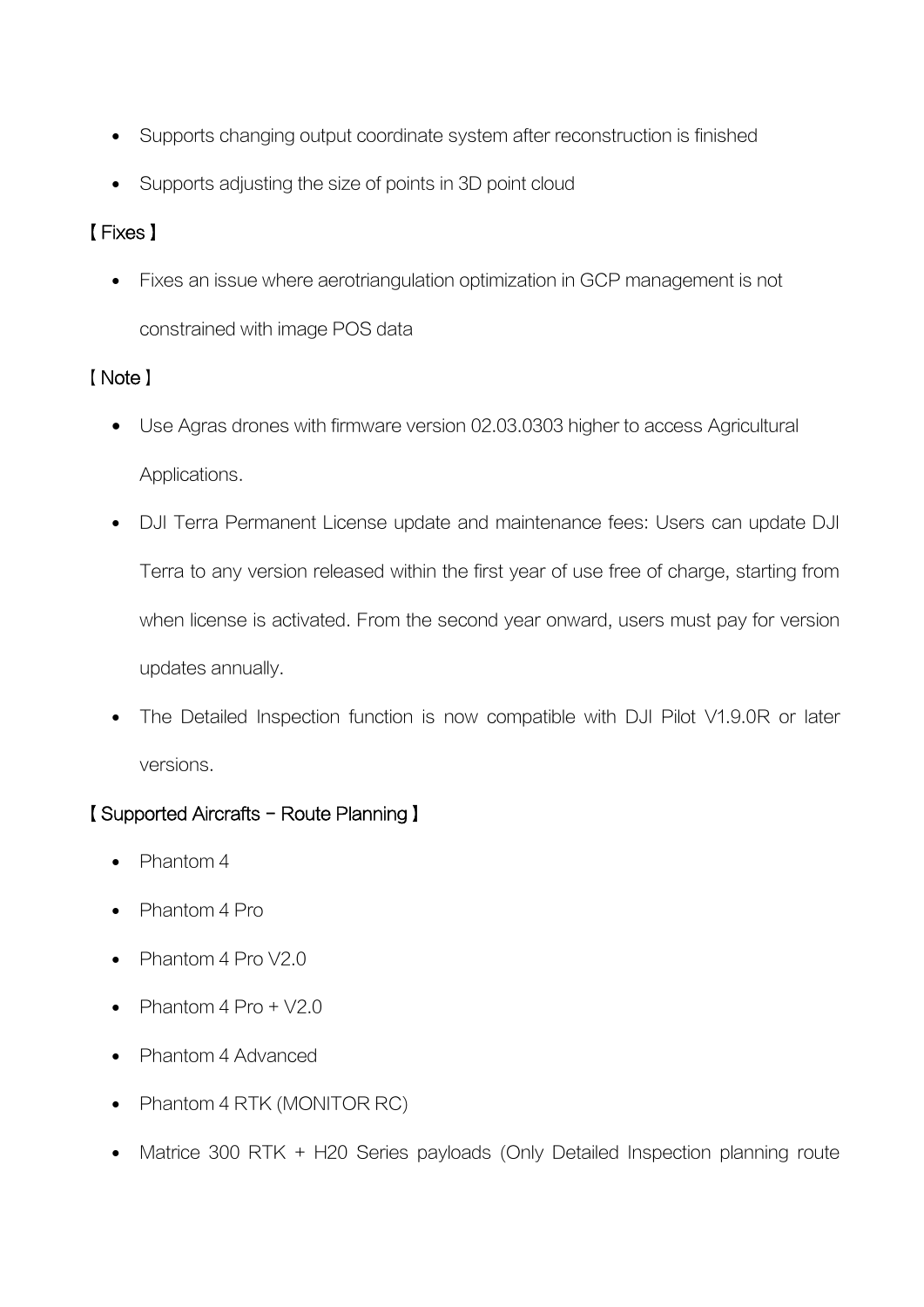export is supported)

### 【Supported Devices - Better data processing results】

- Phantom 4 Series
- Zenmuse P1
- Zenmuse L1
- Zenmuse X7

### Release Date: 2021- 02- 04

#### Version: 2.3.2

#### Update details

## 【Fixes】

 Fixes an issue where certain AMD processors failed to bind with the authorization license

### 【Note】

- Use Agras drones with firmware version 02.03.0303 higher to access Agricultural Applications.
- To provide you with a better user experience, the background server of DJI Terra will be updated on December 31, 2020. At that time, versions of DJI Terra earlier than V2.3.0 will not be able to connect to the server normally and all paid functions will be unavailable. Please update your DJI Terra to the latest version promptly so that your work will not be affected.
- DJI Terra Permanent License update and maintenance fees: Users can update DJI Terra to any version released within the first year of use free of charge, starting from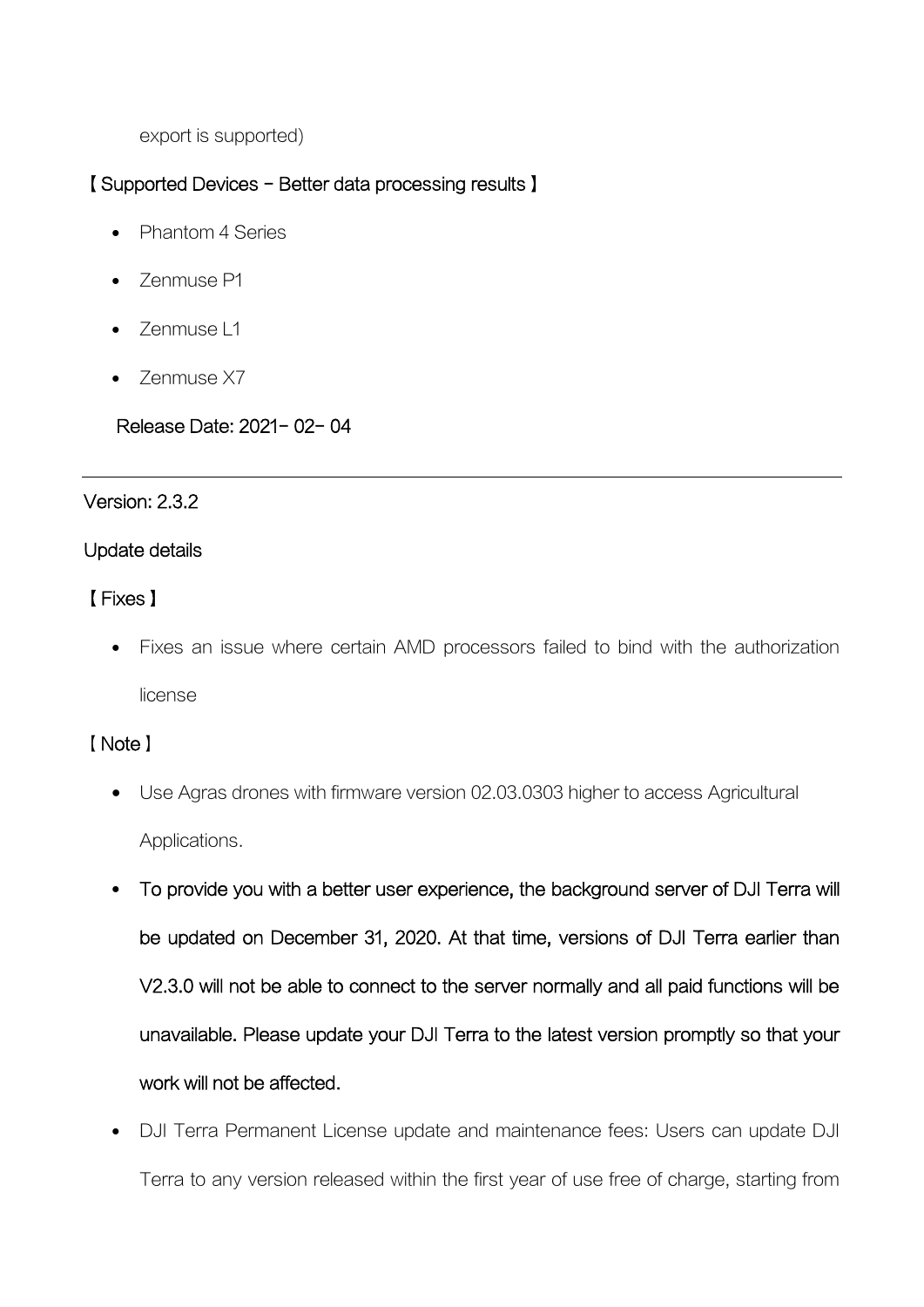when license is activated. From the second year onward, users must pay for version updates annually.

 The Detailed Inspection function is now compatible with DJI Pilot V1.9.0R or later versions.

## 【Supported Devices】

- Phantom 4
- Phantom 4 Pro
- Phantom 4 RTK (Remote Controller)
- Phantom  $4 \text{ Pro } V2.0$
- Phantom  $4 \text{ Pro } + \sqrt{2} \cdot 0$
- Phantom 4 Advanced

Release Date: 2020- 12- 11

#### Version: 2.3.1

## Update details

### 【New】

- Supports offline login.
- Supports radiometric correction (P4 Multispectral only).
- Adds a new function where a camera calibration file is generated when reconstruction

is complete for photos taken with the Zenmuse P1 camera.

## 【Optimization】

- Supports exporting to multiple formats after a reconstruction mission is complete.
- Supports point cloud colorization by elevation.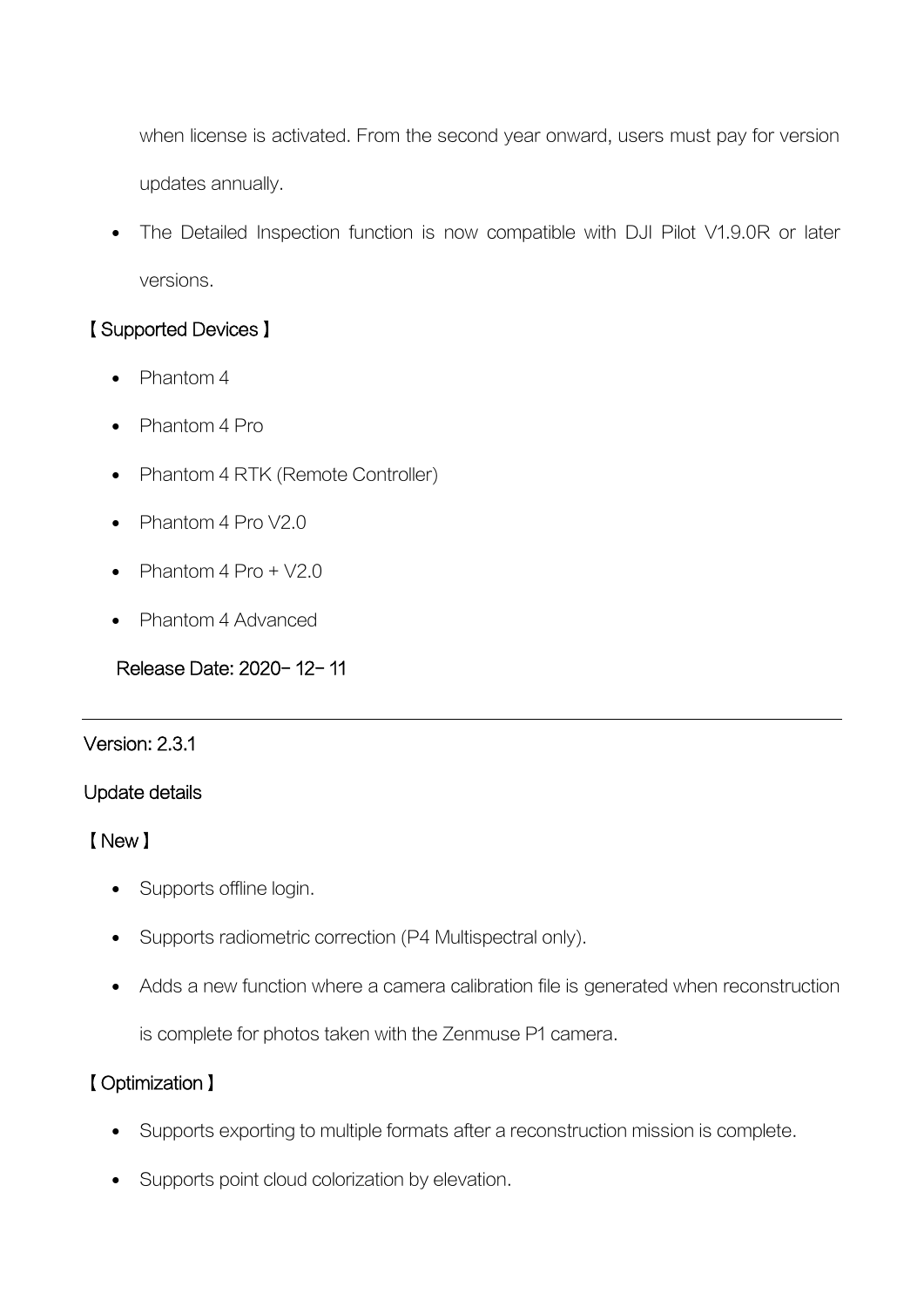- Adds a function for generating prescriptions map using leveling variable rate strategy.
- Supports 2D reconstruction in TFW and PRJ.
- Adds support for separating flight missions from reconstruction missions.
- Supports a maximum gimbal pitch of 30° for waypoint missions and detailed inspection missions.
- Adds a search function to the detailed inspection model bank.
- Merges the field reconstruction semantic labels "field" and "other" into one label, "other."
- Semantic segmentation results editing page supports displaying field boundaries in Agricultural Applications.
- Field mode supports generating flight routes for concave polygon fields.
- Anti-Collision Safety Distance is set to 3.5 m and Auto Bypass is enabled by default in Agricultural Applications.
- Flight route width in Fruit Tree mode changes to a range of 1.5-10 m.

# 【Fixes】

 Fixes an issue where activation licenses could not be viewed due to inconsistencies between the server time and local time.

## 【Note】

- Use Agras drones with firmware version 02.03.0303 higher to access Agricultural Applications.
- To provide you with a better user experience, the background server of DJI Terra will be updated on December 31, 2020. At that time, versions of DJI Terra earlier than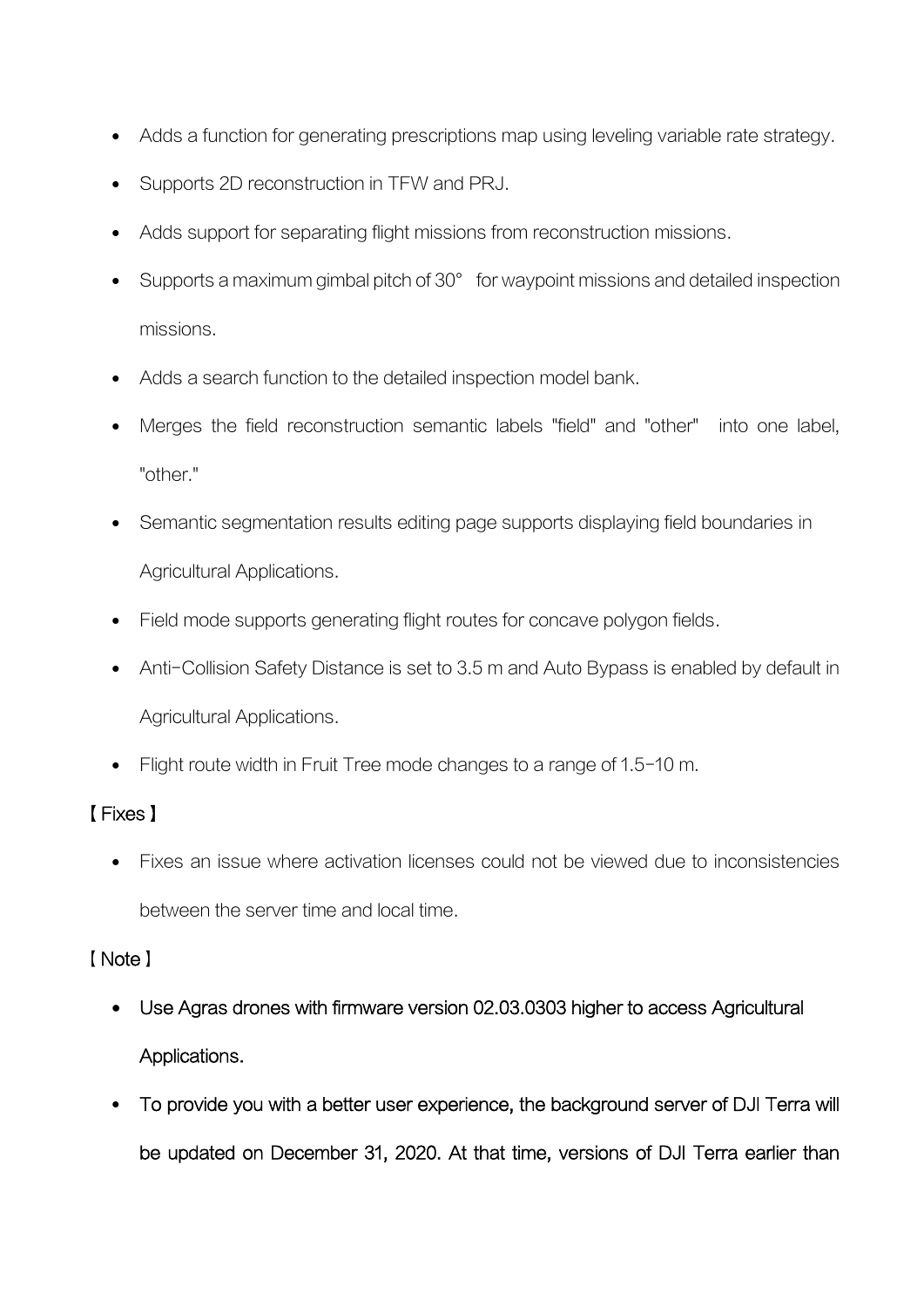V2.3.0 will not be able to connect to the server normally and all paid functions will be unavailable. Please update your DJI Terra to the latest version promptly so that your work will not be affected.

- DJI Terra Permanent License update and maintenance fees: Users can update DJI Terra to any version released within the first year of use free of charge, starting from when license is activated. From the second year onward, users must pay for version updates annually.
- The Detailed Inspection function is now compatible with DJI Pilot V1.9.0R or later versions.

## 【Supported Devices】

- Phantom 4
- Phantom 4 Pro
- Phantom 4 RTK (Remote Controller)
- $\bullet$  Phantom 4 Pro V2.0
- Phantom  $4$  Pro  $+$  V2.0
- Phantom 4 Advanced

## Release Date: 2020- 11- 26

### Version: 2.3.0

### Update details

## 【New】

- Supports route planning for detailed inspection missions.
- Supports ROI reconstruction.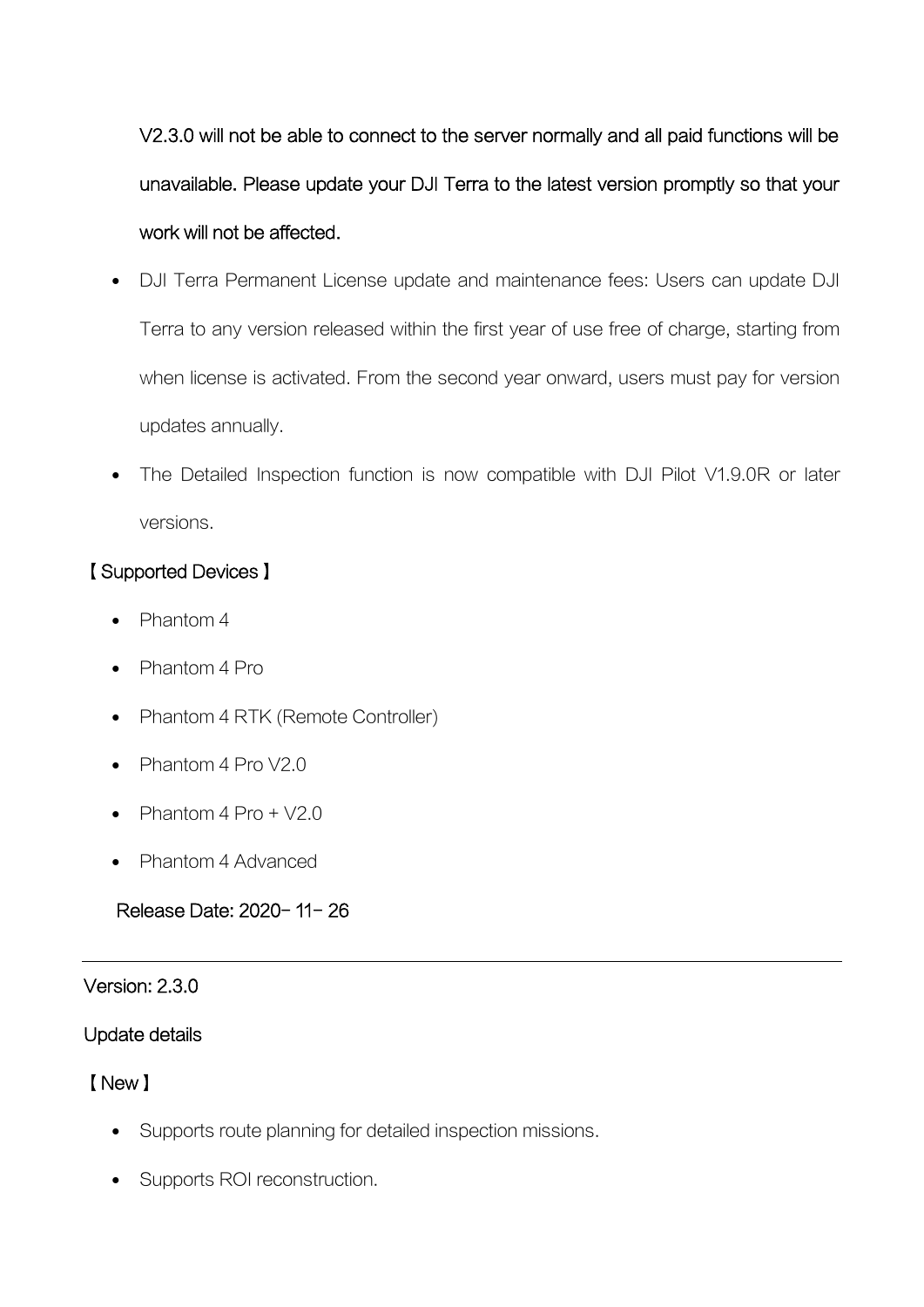- Supports reconstruction with multiple graphics cards.
- Supports reconstruction for I3S format models.
- Supports exporting KML files for Waypoints flight missions or detailed inspections to DJI Pilot.
- Supports Russian, Korean, Spanish, French, and German language options.
- Supports displaying road maps.

# 【Optimization】

- Supports calculating the amount of pesticide used per mu for the total area of the selected field.
- Supports setting the size of the grid on the prescription map.
- Removes the route length limitation for semi-automated or manual route planning in Fruit Tree mode.
- The prescription map in Agriculture Applications is now compatible with T-series Agras using a spreading system.
- 2D multispectral reconstruction now supports only importing band photos and RGB photos required by a certain vegetation index.

# 【Fixes】

- Fixes a crashing issue caused by computers with large RAM, but small VRAM not using enough VRAM.
- Fixes an issue where the ground cannot be reconstructed at heights above 500 m.
- Fixes an issue where the settings of the output coordinate system and POS coordinate system were not synchronized automatically.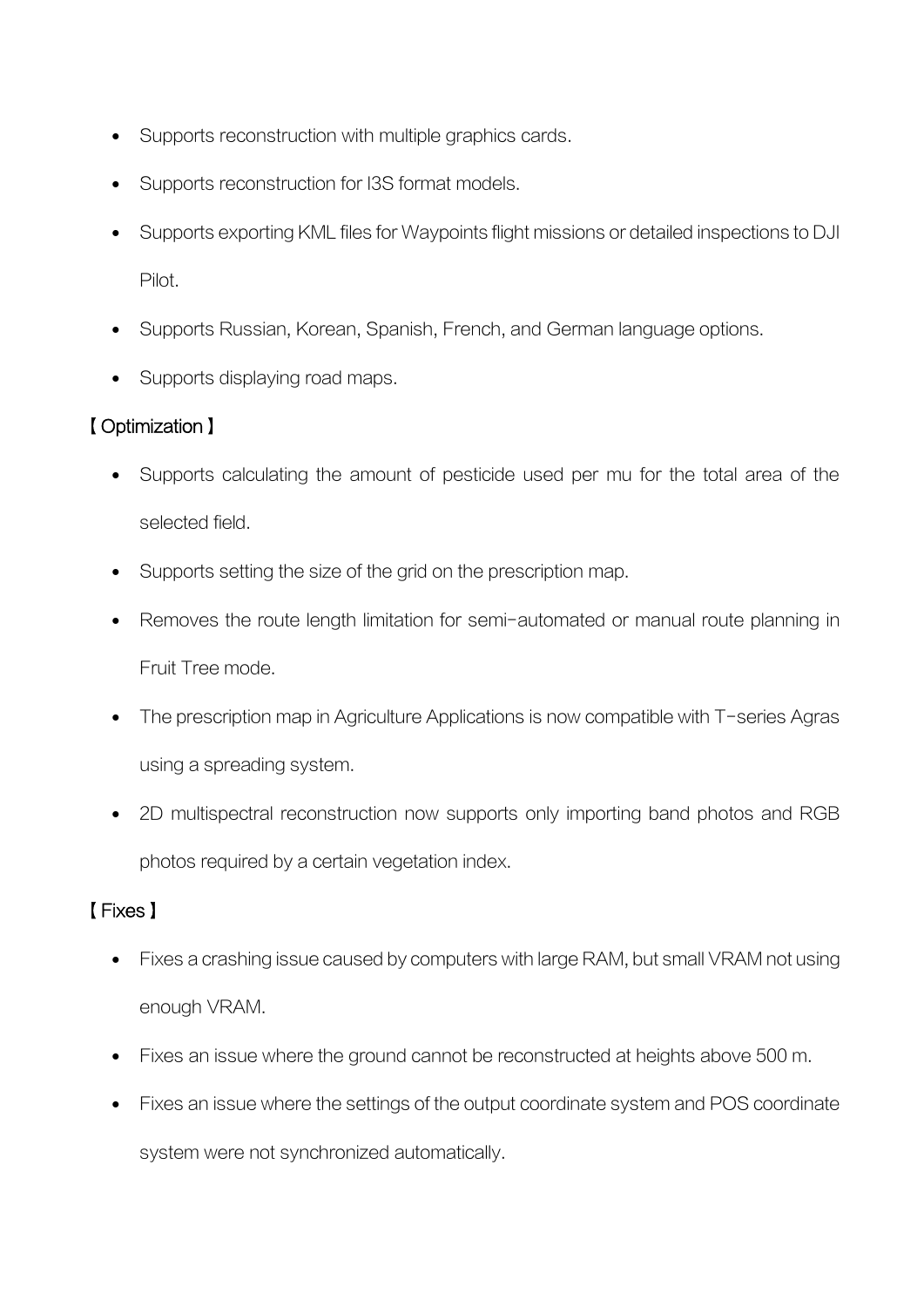- Fixes an issue where height settings of the output coordinate system cannot be modified during the reconstruction process.
- Fixes an issue where "Output coordinate system error" is displayed when calibration is started, the installation directory of Terra contains Chinese characters, and the height of the output coordinate system is set to EGM96.
- Fixes an issue where measurement results are inaccurate when output coordinate system is set as arbitrary coordinate system for 2D reconstruction.
- Fixes an issue related to incomplete reconstructions in strip scenarios such as oil pipelines, roads, and rivers (for data not collected by Phantom 4 RTK).

#### 【Note】

- To provide you with a better user experience, the background server of DJI Terra will be updated on December 31, 2020. At that time, versions of DJI Terra earlier than V2.3.0 will not be able to connect to the server normally and all paid functions will be unavailable. Please update your DJI Terra to the latest version promptly so that your work will not be affected.
- DJI Terra Permanent License update and maintenance fees: Users can update DJI Terra to any version released within the first year of use free of charge, starting from when license is activated. From the second year onward, users must pay for version updates annually.
- The Detailed Inspection function is now compatible with DJI Pilot V1.9.0R or later versions.

## 【Supported Devices】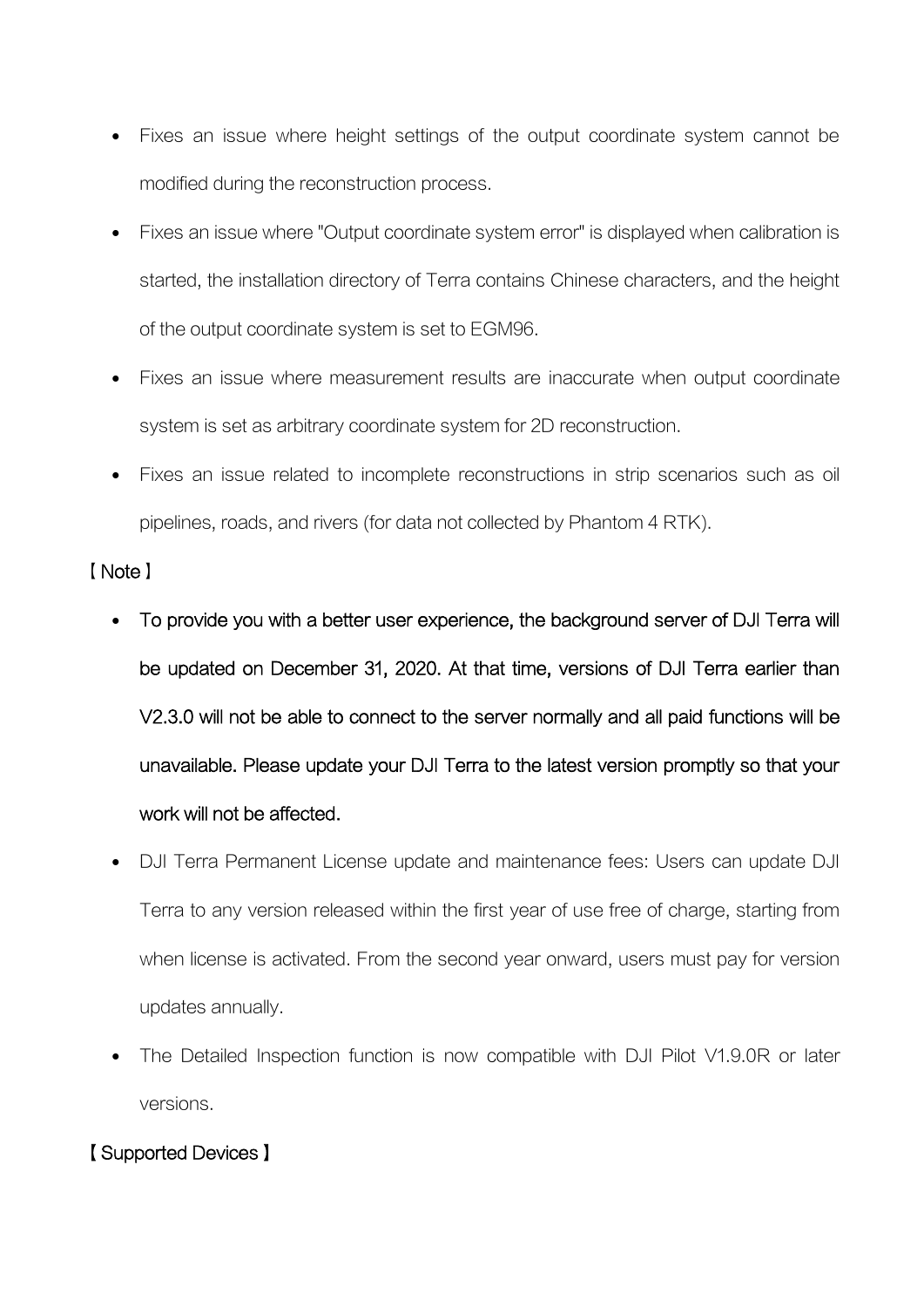- Phantom 4
- Phantom 4 Pro
- Phantom 4 RTK (Remote Controller)
- Phantom 4 Pro V2.0
- Phantom 4 Pro + V2.0
- Phantom 4 Advanced

### Release Date: 2020- 08- 28

#### Version: 2.2.1

#### Update details

## 【New】

• Adds square kilometers ( $km^2$ ) as a unit of measurement

## 【Optimization】

- Removes the upper limit on the number of waypoints on an agricultural flight mission
- Setting calibration point at takeoff is no longer required for Agras drones
- Removes the upper limit on the number of calibration points
- Adds on/off switch for displaying auto-identified results at results correction page in agriculture applications

# 【Fixes】

- Fixes an issue where the Agriculture Applications UI turns green for users with a basic license version
- Fixed an issue in ".PNTS" point cloud, which causes rendering lags in DJI Terra and possibly in other 3rd party software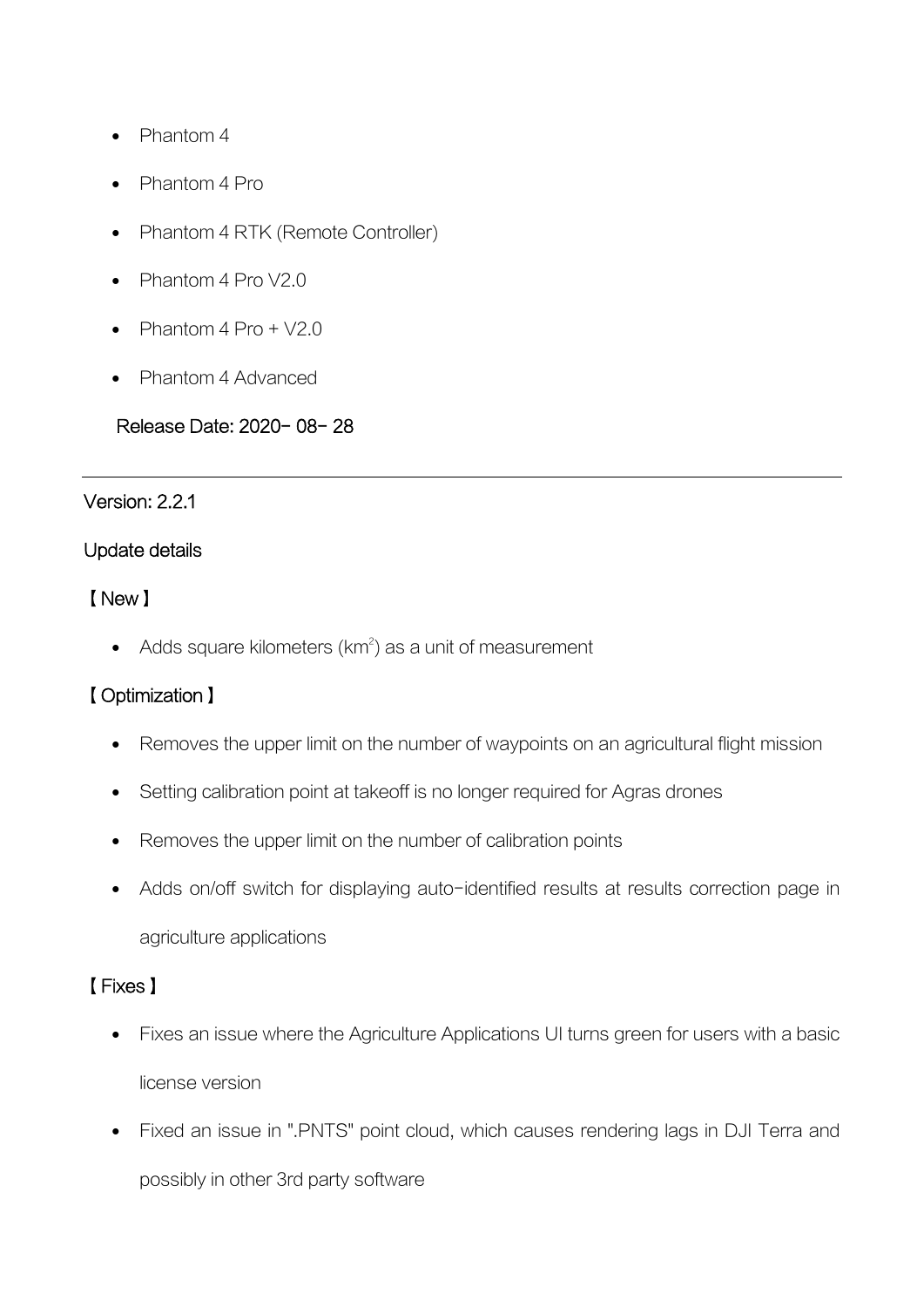Fixes an issue with the cursor being obstructed under the following scenario: User enters auto-identified results correction and enables the camera position display when using the Distance Interval (Auto) or Manual options for route planning under Fruit Tree > Continuous Spraying

### 【Note】

 Agricultural functions need to be used with firmware 02.03.02xx and above of Agras drones

## 【Supported Devices】

- Phantom 4
- Phantom 4 Pro
- Phantom 4 RTK (Remote Controller)
- Phantom 4 Pro V2.0
- Phantom 4 Pro + V2.0
- Phantom 4 Advanced

Release Date: 2020- 05- 27

### Version: 2.2.0

### Update details

### 【New】

- Adds support for importing POS data (with Height Offset settings)
- Adds support for exporting Aerotriangulation results (in DJI Terra format and XML)
- Adds support for large-scale reconstruction (Add 300-400 photos for every 1GB of

additional RAM)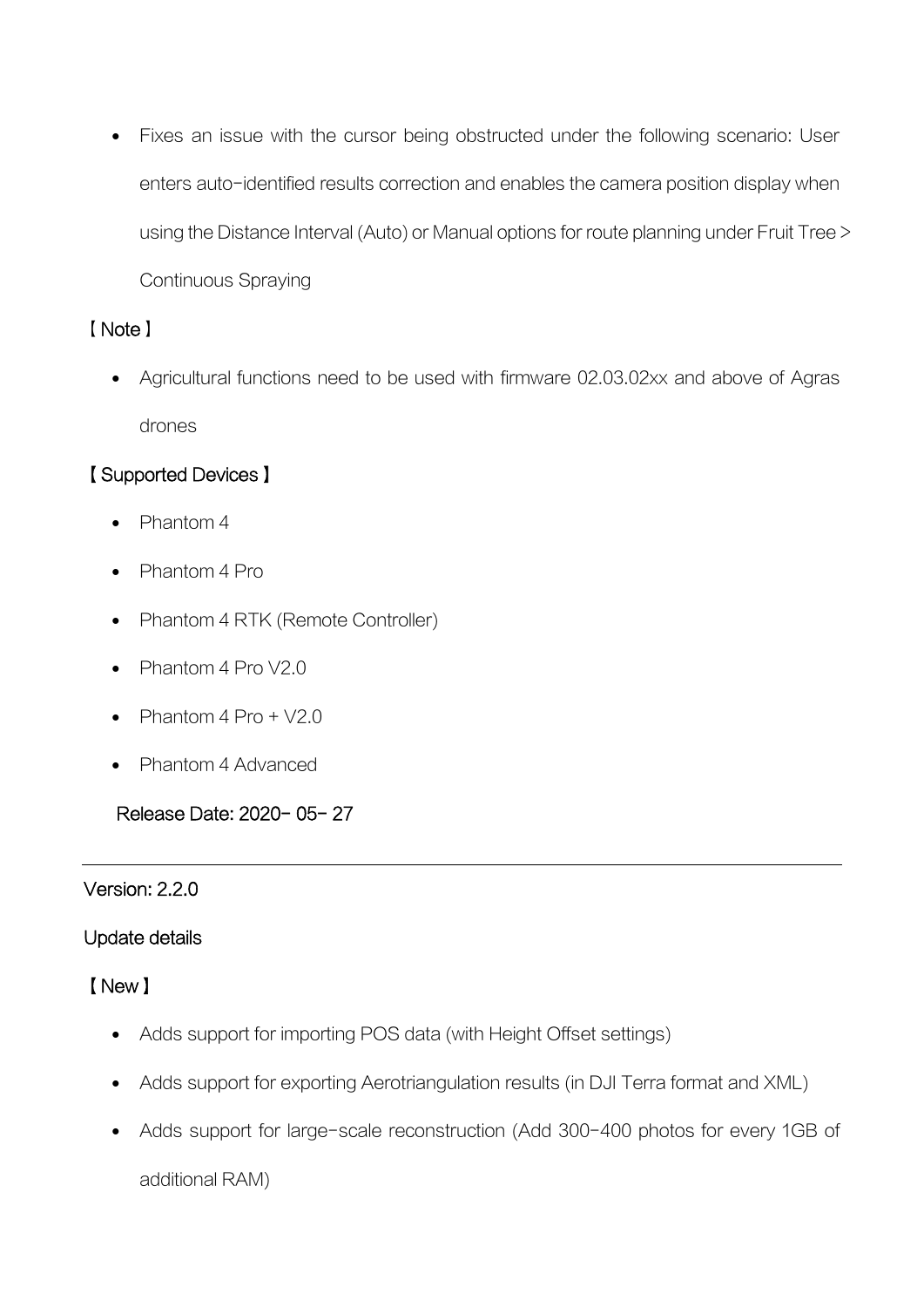- Adds support for 3D reconstruction of power lines
- Adds support for model reconstruction for the 5-camera oblique system
- Adds support for SuperMap point cloud reconstruction in S3MB
- Adds semantic segmentation and automatic flight route generation in 2D field reconstruction
- 2D multispectral reconstruction supports generating semantic maps, prescription maps, and flight routes with varied spraying amounts
- Adds support for Fruit Tree mode 3.0, which supports manual planning, semiautomated planning, and Terrain Follow Accuracy adjustment
- Adds support for uploading field info to the DJI Agras Management Platform for users outside Mainland China

## 【Optimization】

- Adds shortcuts for certain functions
- Optimizes the field planning user interface
- Optimizes the Spot Spraying semantic display

## 【Fixes】

Fixes an issue where exported annotation and measurement results are displayed as

zero

## 【Note】

2D multispectral reconstruction requires importing photos from 6 bands

## 【Supported Devices】

Phantom 4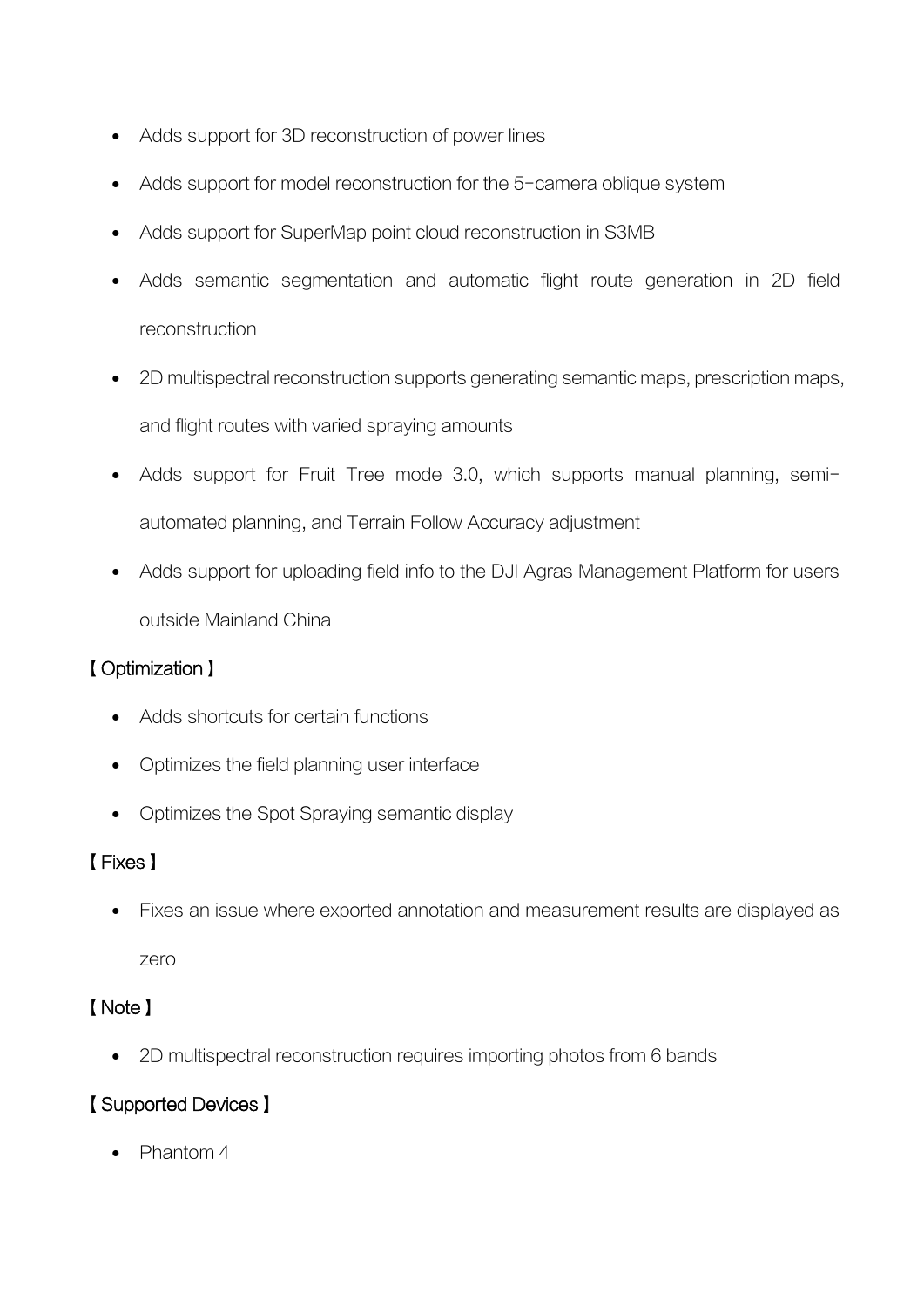- Phantom 4 Pro
- Phantom 4 RTK (Remote Controller)
- Phantom 4 Pro V2.0
- Phantom  $4$  Pro +  $\sqrt{2.0}$
- Phantom 4 Advanced

## Release Date: 2020- 04- 09

### Version: 2.1.4

#### Update details

### 【New】

Added Japanese as a supported language.

## 【Supported Devices】

- Phantom 4
- Phantom 4 Pro
- Phantom 4 RTK (Remote Controller)
- Phantom 4 Pro V2.0
- Phantom  $4$  Pro  $+$  V2.0
- Phantom 4 Advanced

### Release Date: 2020- 03- 30

Version: 2.1.3

Update details

【Fixes】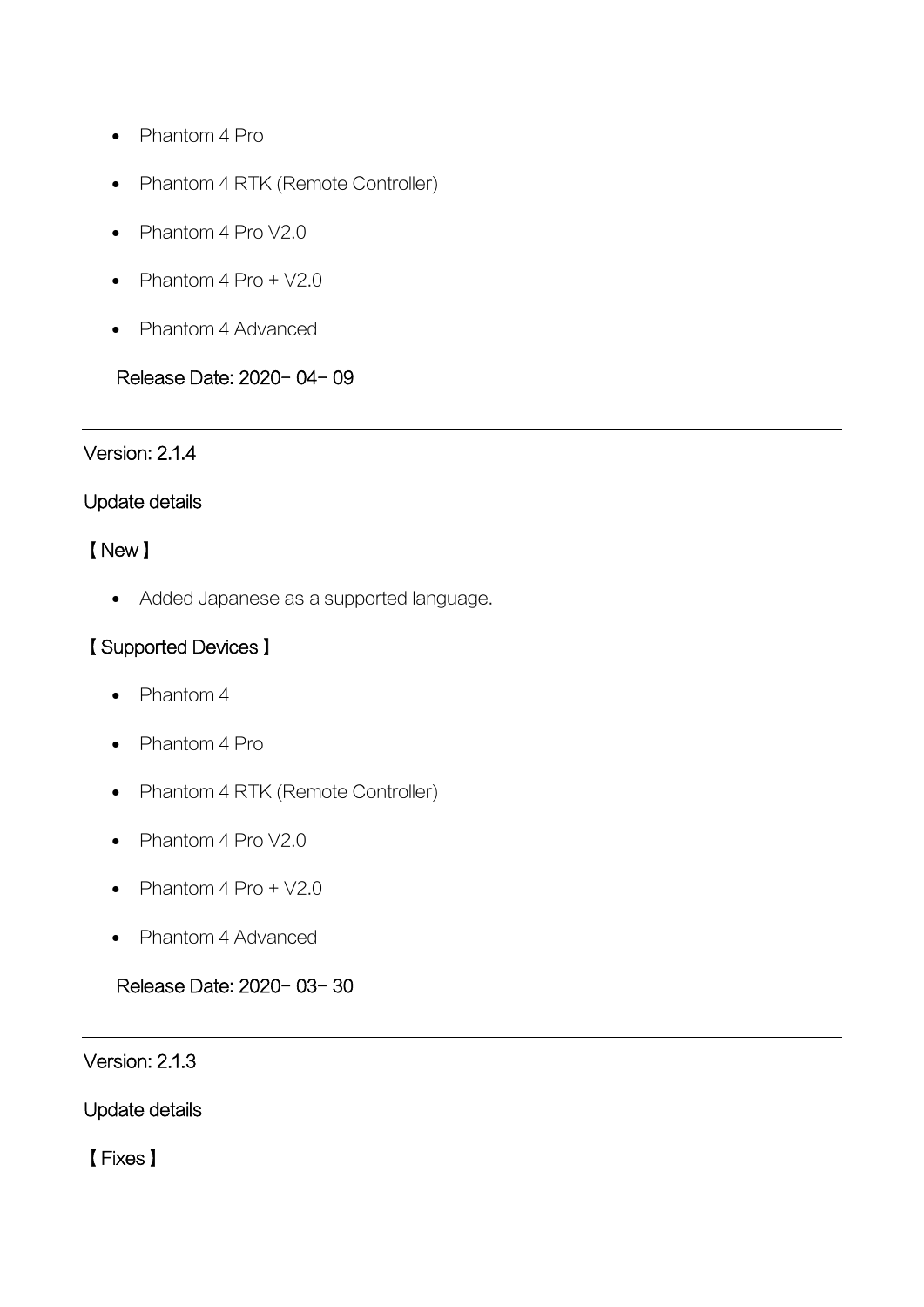- Fixes the issue with being unable to use Coordinate System search function.
- Fixes the issue with deviated location information when field plans were exported for areas outside Mainland China.
- Fixes the issue where EPS software was unable to function normally when OSGB models were imported.

## 【Supported Devices】

- Phantom 4
- Phantom 4 Pro
- Phantom 4 RTK (Remote Controller)
- $\bullet$  Phantom 4 Pro V2.0
- Phantom  $4$  Pro +  $\sqrt{2.0}$
- Phantom 4 Advanced

Release Date: 2020- 01- 02

### Version: 2.1.2

### Update details

## 【New】

- Supports S3MB model format for 3D reconstruction.
- Supports checking the original images of the captured area on the Modify Result page in Fruit Tree mode.

## 【Optimization】

- Adds input fields for route parameters.
- Adds support for switching between 2D and 3D base maps in real time 3D point cloud.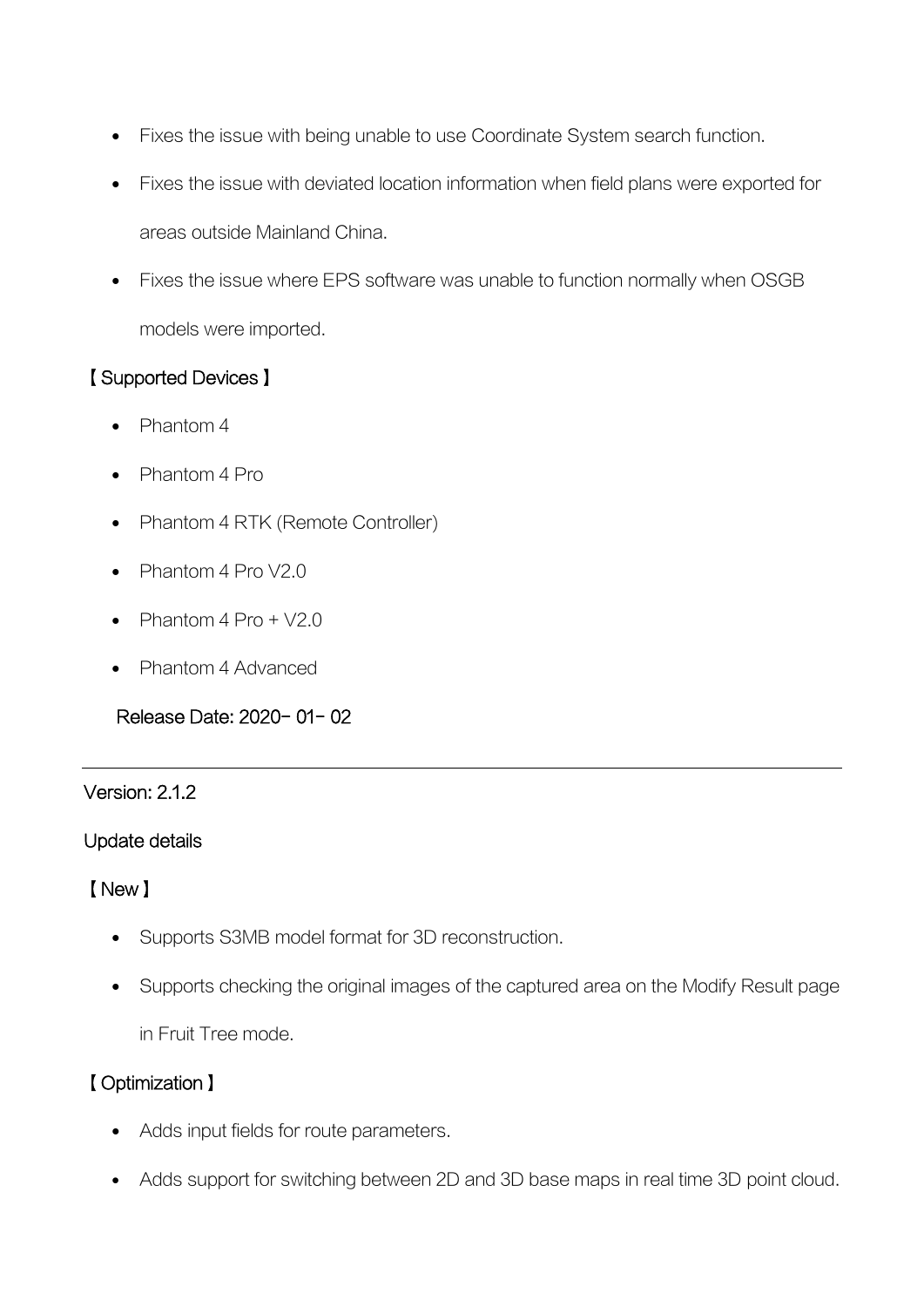- Supports adding waypoint actions to all waypoints in a flight route task (starting/stopping video recordings not included).
- Supports importing images by folder.
- Adds fitted area for 3D model to Annotation and Measurement.
- Adds support for withdrawing modified results in Fruit Tree mode.
- Optimizes result modification methods in Fruit Tree mode.
- Supports importing and exporting multiple tasks.

## 【Fixes】

Fixes the issue caused by single control point when optimizing triangulation results.

## 【Supported Devices】

- Phantom 4
- Phantom 4 Pro
- Phantom 4 RTK (Remote Controller)
- Phantom 4 Pro V2.0
- Phantom 4 Pro + V2.0
- Phantom 4 Advanced

## Release Date: 2019- 11- 28

### Version: 2.1.1

### Update details

## 【Highlights】

Adds support to 2D Multispectral Reconstruction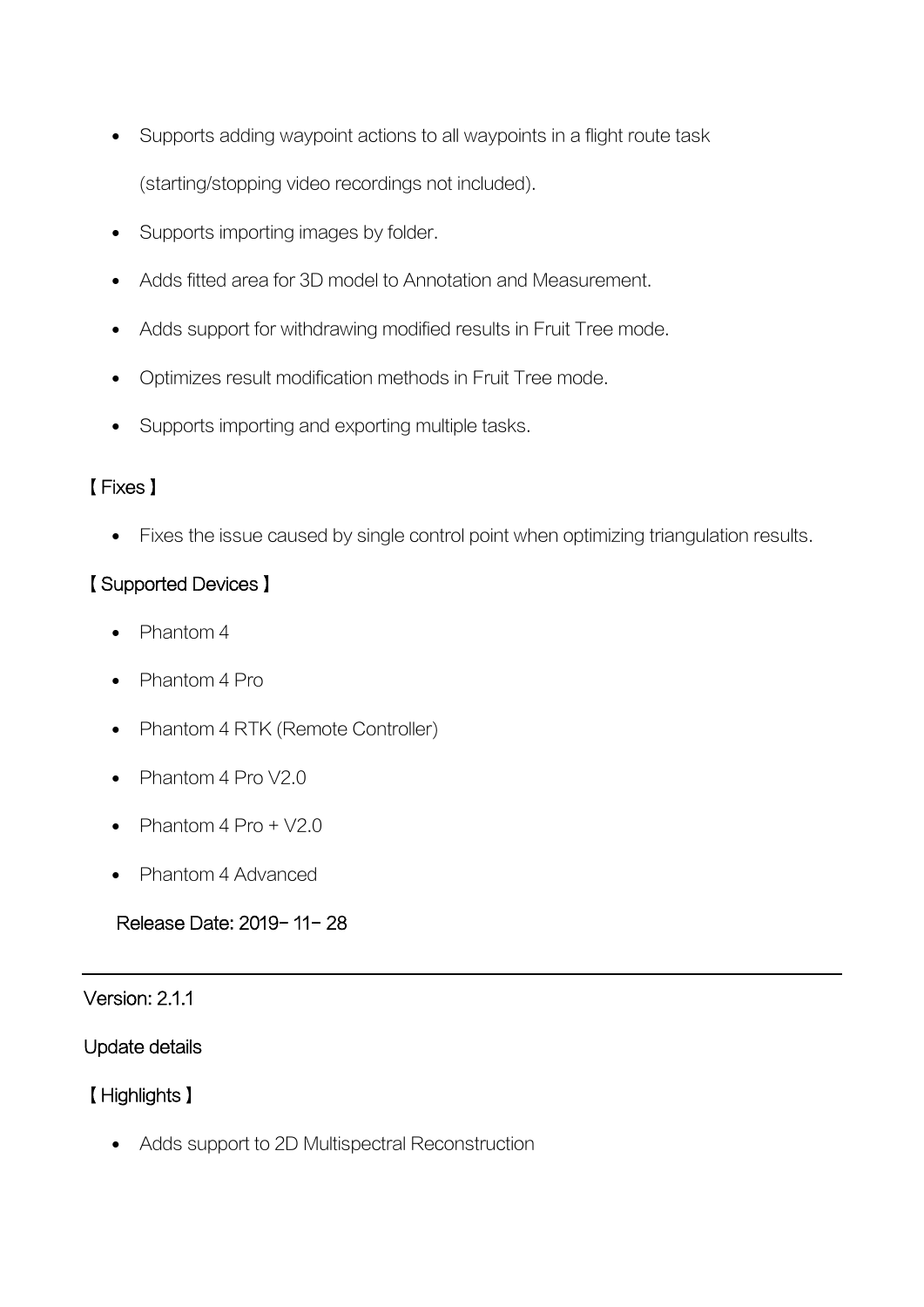# 【Optimization】

- Changes the identification color of telegraph poles to red for fruit tree missions.
- Graphics cards with Turing GPU architecture supports 2D map reconstruction in Fruit

Tree mapping scene.

# 【Fixes】

• Fixes specific issues and improves overall software quality.

# 【Supported Devices】

- Phantom 4
- Phantom 4 Pro
- Phantom 4 RTK (Remote Controller)
- Phantom 4 Pro V2.0
- Phantom 4 Pro + V2.0
- Phantom 4 Advanced

# 【Note】

- 2D Multispectral reconstruction is only available for multispectral images captured by P4 Multispectral.
- Changes the identification color of telegraph poles to red is only available for fruit tree

missions generated in V2.1.1 and later versions.

## Release Date: 2019- 09- 24

## Version: 2.1.0

Update details

【Highlights】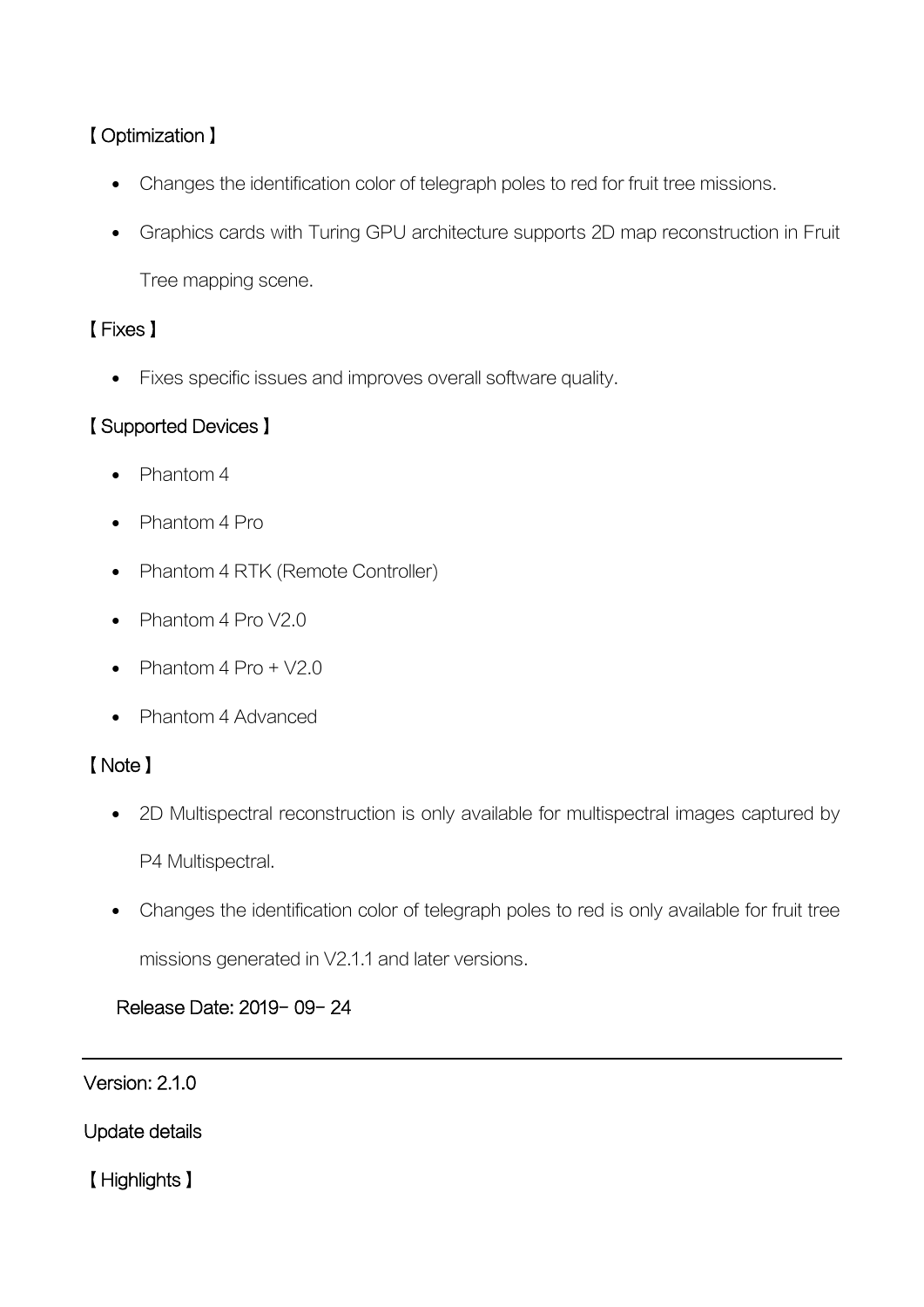- Adds support to corridor flight route mission.
- Adds support to Real-time 3D point cloud.

## 【New】

- Adds support to GCP management.
- Supports Output Coordinate Systems selection.
- Adds support to the output and check of 3D point cloud.
- Supports 3D reconstruction circling scenario.
- Supports OSGB, PLY, and OBJ formats for 3D reconstruction.

## 【Optimization】

- Doubles the 2D reconstruction speed.
- Supports the progress checking for reconstruction missions in mission library.
- Supports in-order multi-mission reconstruction.
- Supports searching for Mission Library
- Adds the low lit exposure scenario for Shutter Priority.

## 【Supported Devices】

- Phantom 4
- Phantom 4 Pro
- Phantom 4 RTK (Remote Controller)
- Phantom 4 Pro V2.0
- Phantom  $4$  Pro +  $\sqrt{2.0}$
- Phantom 4 Advanced

## 【Note】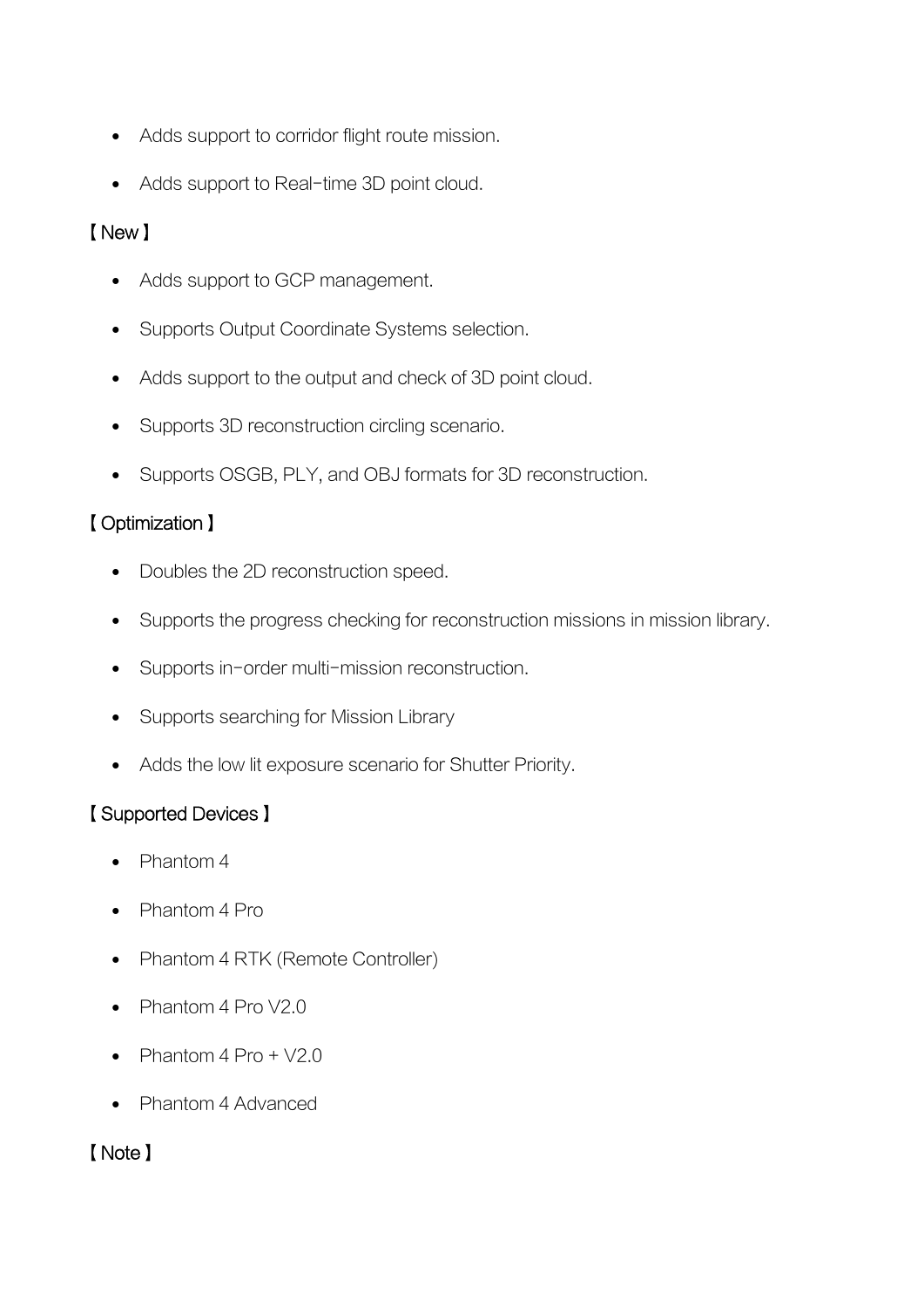• Real-time 3D Point Cloud is only available for Phantom 4 RTK (Remote Controller), Phantom 4 Pro V2.0, and Phantom 4 Pro+V2.0.

### Release Date: 2019- 09- 16

#### Version: 2.0.4

### Update details

### 【Fixes】

- Fixes the issue where the spraying toggle is located incorrectly for some scenarios in fruit tree mode.
- Fixes the issue where the flight route in some scenarios of fruit tree mode is different from that displayed in the MG app.

## 【Supported Devices】

- Phantom 4
- Phantom 4 Pro
- Phantom 4 RTK (Remote Controller)
- $\bullet$  Phantom 4 Pro V2.0
- Phantom  $4$  Pro +  $\sqrt{2.0}$
- Phantom 4 Advanced

## Release Date: 2019- 07- 24

Version: 2.0.3

Update details

【Highlights】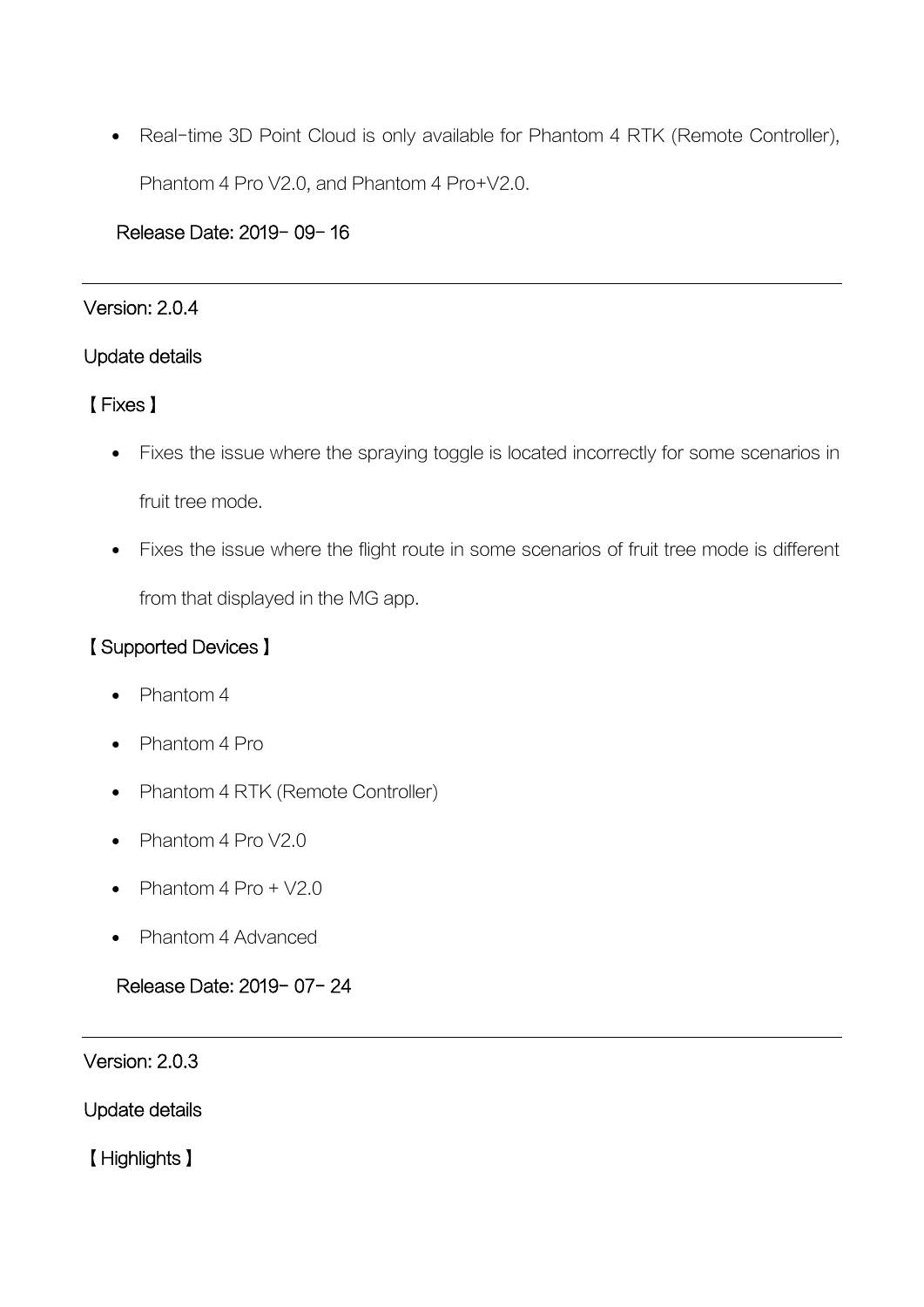- Supports auto identification for tree crown center and spraying tasks for fixed points in fruit tree tasks.
- Auto-identified results can now be modified for fruit tree tasks.

## 【New】

- Supports configuring exposure compensation parameters for shutter priority.
- Supports selecting export content when exporting tasks.
- Supports executing any flight route tasks for oblique photography tasks.

## 【Optimization】

- Supports license 7-day expiration reminder.
- Optimizes task library user experience.
- Supports waypoint switch shortcuts (Ctrl+left/right button) for waypoint tasks.
- The minimum flight speed of all flight route tasks are adjusted to 0.2 m/s.

## 【Fixes】

• Fixed the issue where the data collection overlapping rate may not be consistent after the task is resumed from the break point.

# 【Supported Devices】

- Phantom 4
- Phantom 4 Pro
- Phantom 4 RTK (Remote Controller)
- Phantom 4 Pro V2.0
- Phantom 4 Pro + V2.0
- Phantom 4 Advanced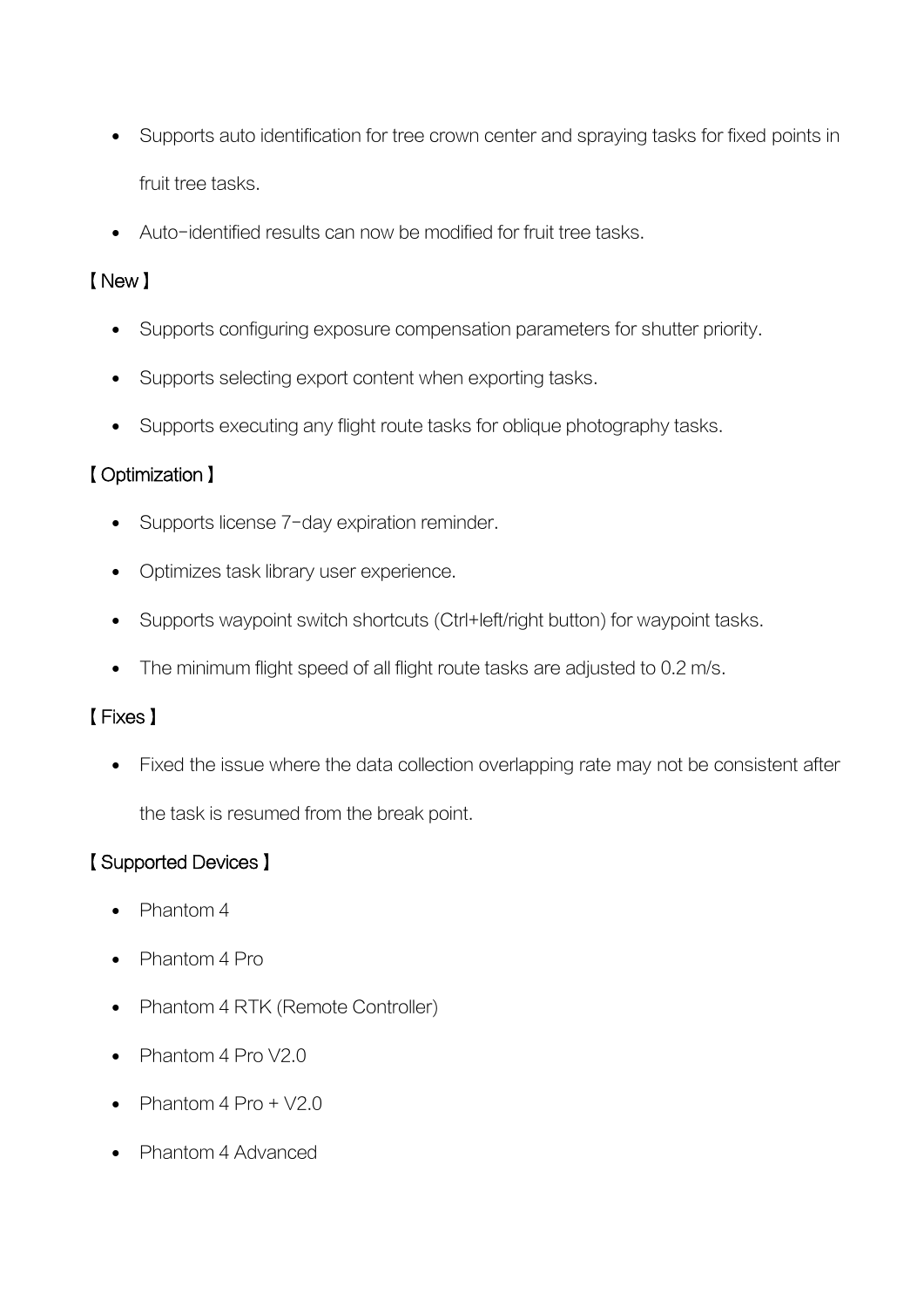#### Version: 2.0.2

#### Update details

### 【Fixes】

- Fixes flight records file errors.
- Fixes flight mission saving errors in Dubai region.
- Fixes GEO zones display error in London.

### 【Supported Devices】

- Phantom 4
- Phantom 4 Pro
- Phantom 4 RTK (Remote Controller)
- Phantom 4 Pro V2.0
- Phantom  $4$  Pro  $+$   $\sqrt{2.0}$
- Phantom 4 Advanced

Release Date: 2019- 05- 24

#### Version: 2.0.1

### Update details

## 【New】

 Supports fruit tree missions uploading to DJI Agras Management System (only available in Mainland China).

## 【Fixes】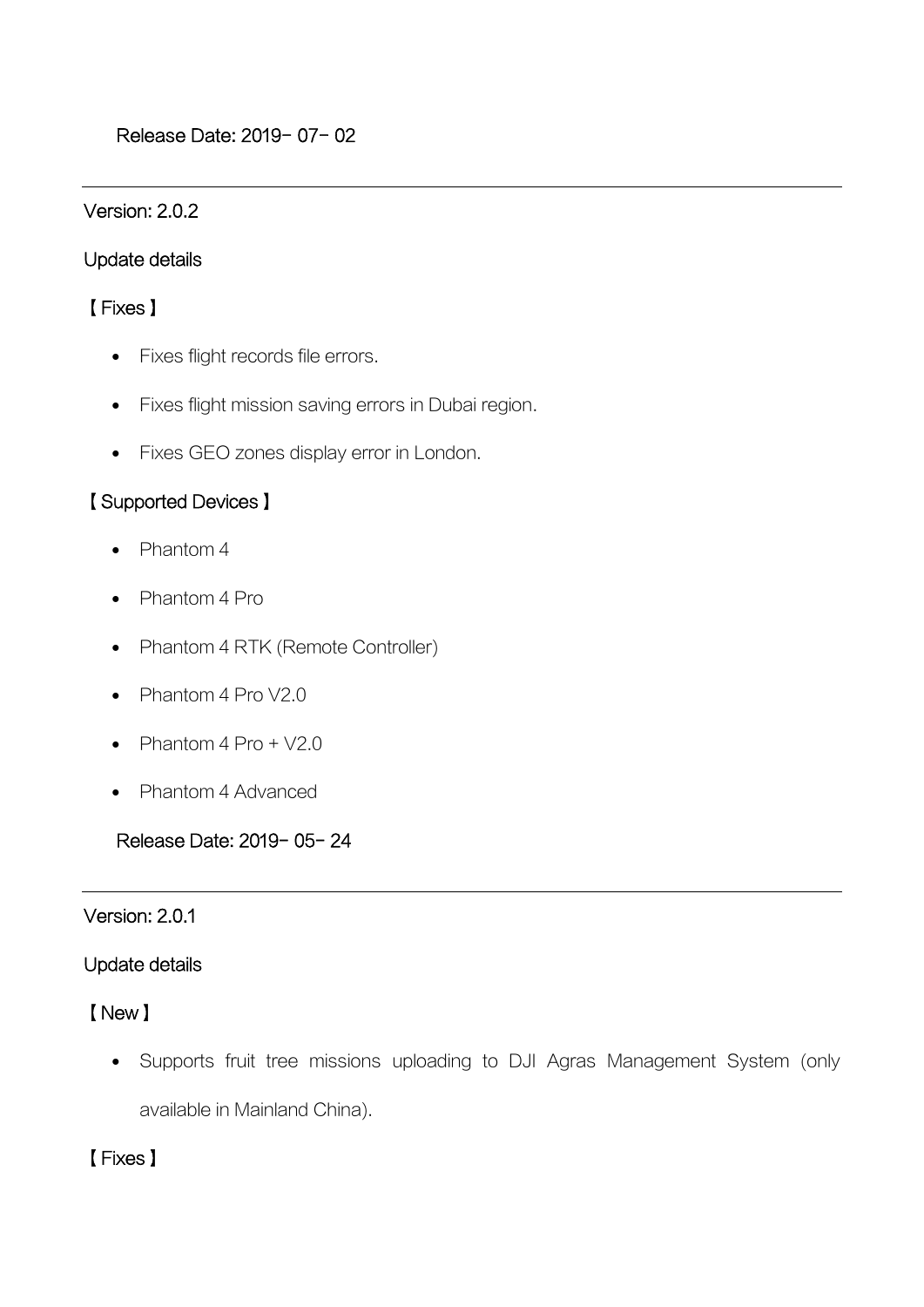- Fixes account permission issues.
- Fixes searching errors for Google Map.
- Fixes reconstruction errors for fruit tree mission placed in southern and western hemispheres.

## 【Supported Devices】

- Phantom 4
- Phantom 4 Pro
- Phantom 4 RTK (Remote Controller)
- $\bullet$  Phantom 4 Pro V2.0
- Phantom  $4 \text{ Pro } + \sqrt{2} \cdot 0$
- Phantom 4 Advanced

Release Date: 2019- 05- 06

#### Version: 2.0.0

### Update details

## 【Highlights】

- Introduces an Oblique Photography Mission for comprehensive data collection within the mission area.
- Supports 3D model reconstruction in OSGB, B3DM, and PLY formats.
- Supports adaptive subdivision for 3D reconstruction to optimize RAM consumption.
- Supports Annotation and Measurement features for coordinate, distance, area, and volume measurement.
- Displays Camera Pose for viewing the corresponding positions of all capture points and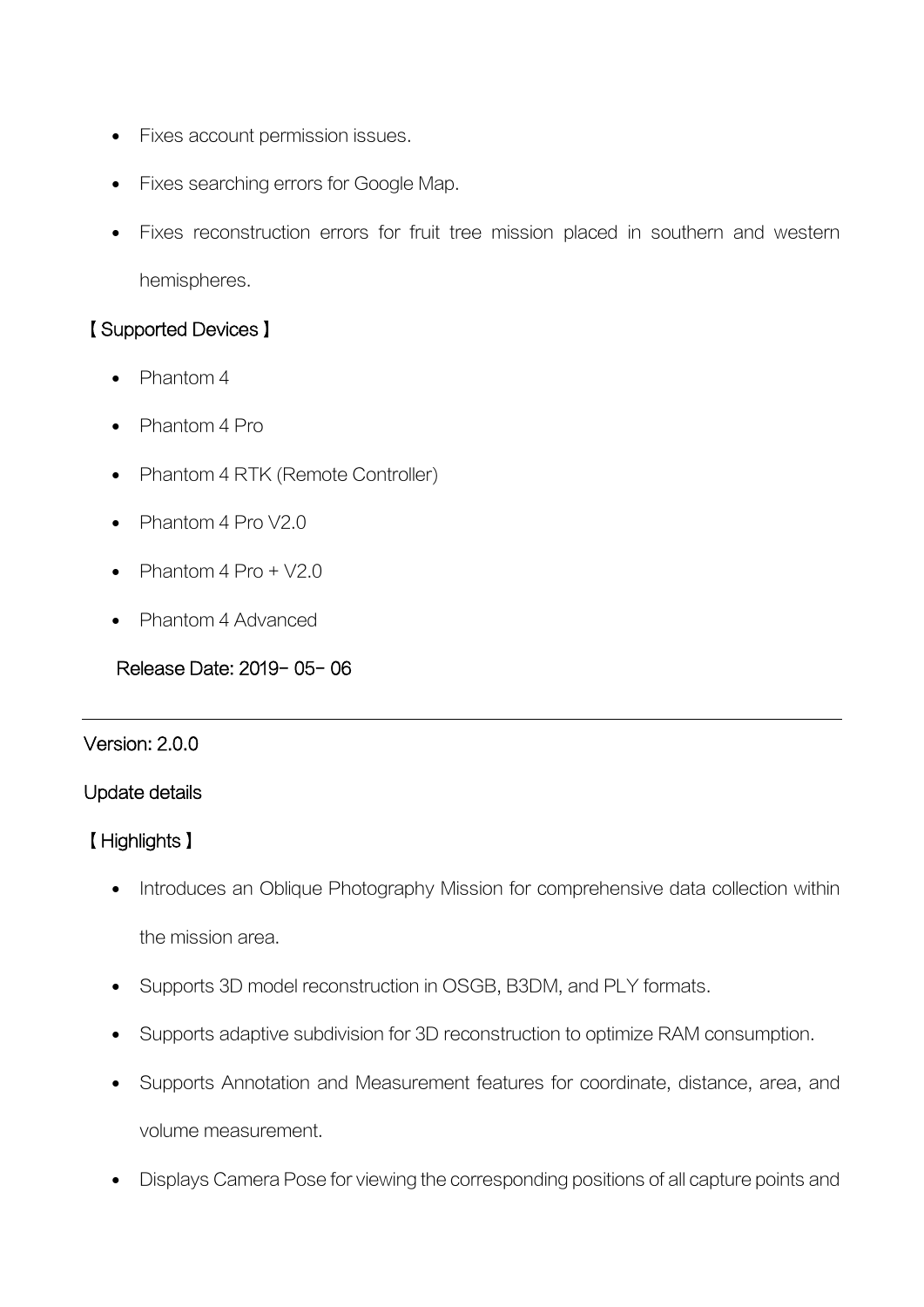selected points.

- Supports DSM output for 2D map reconstruction.
- Includes Quality Report for reconstruction (for details, see How to read Quality Report).
- Supports 3D mission planning for 3D waypoint flight missions based on 3D model.
- Includes new feature for binding reconstruction results to waypoint missions.
- Supports Timed Shot and aircraft yaw angle adjustment for waypoint missions.
- Supports viewing and managing Unlocking Licenses.
- Supports auto flight route generation based on fruit tree auto recognition result.

## 【Optimization】

- Supports 2D map reconstruction based on UTM projection.
- Optimizes RAM consumption for 2D map reconstructions to process more images.
- Optimizes image definition of DOM to ensure the details of original images are maintained as accurately as possible.
- Supports direct access to the reconstruction page through the mapping or oblique photography mission editing screens.
- Improves method for adding images to reconstruction missions.
- Supports new feature for displaying and hiding capture points on 2D maps.
- Supports shortcuts (Ctrl  $+$  Alt  $+$  F) for quick access to the mission folder.
- Supports setting negative relative height values for better data collection in areas with a higher altitude than the takeoff point.
- Improves FPV stuttering issues during missions.

## 【Fixes】